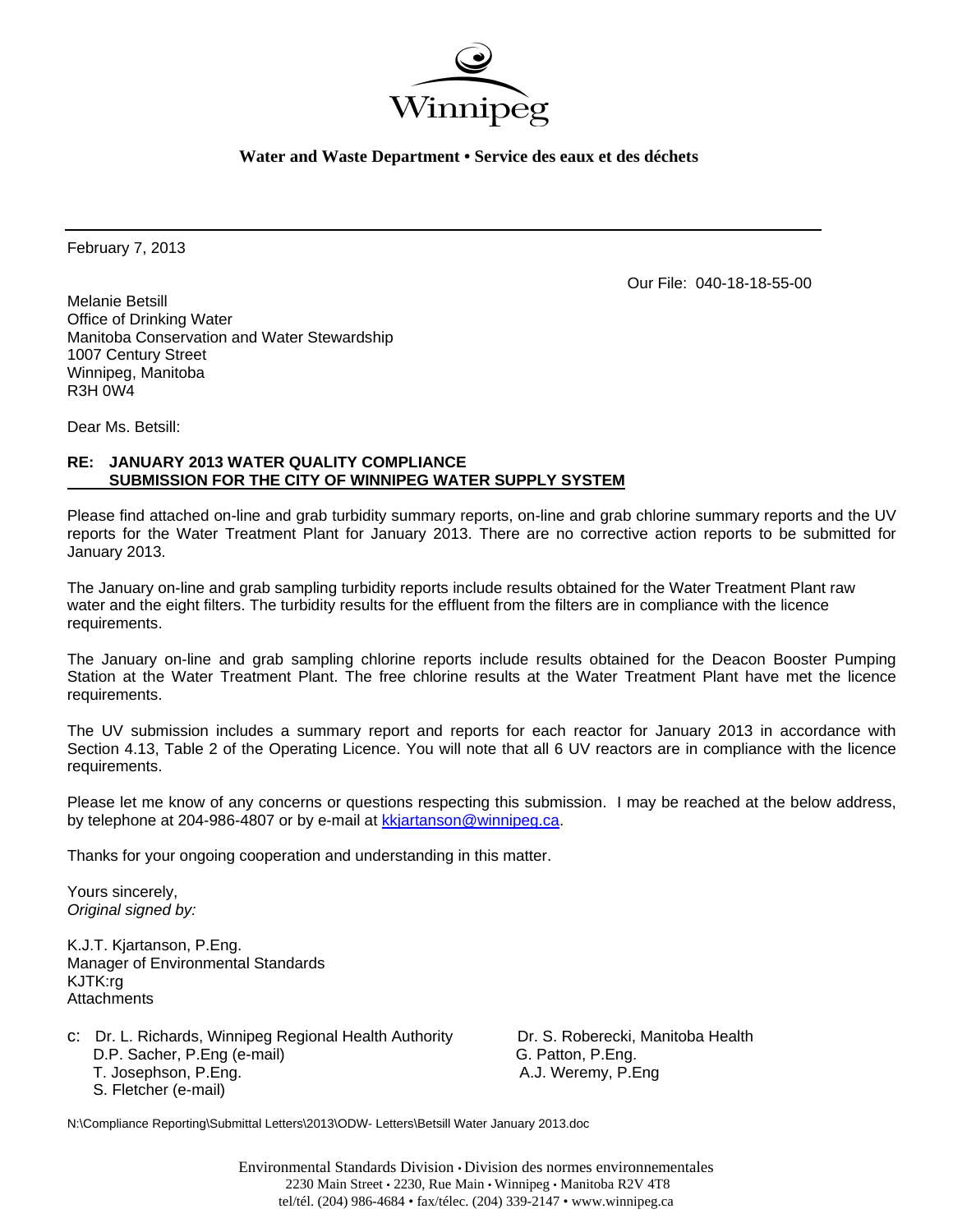

# WATER AND WASTE DEPARTMENT ENVIRONMENTAL STANDARDS DIVISION

| WATER TREATMENT PLANT CHLORINE GRAB MONITORING REPORT |                                |                                 |                                |                                 |
|-------------------------------------------------------|--------------------------------|---------------------------------|--------------------------------|---------------------------------|
| Water System Code: 252.00                             |                                | <b>Deacon Booster Pumping</b>   |                                | <b>Deacon Booster Pumping</b>   |
| Licence No. PWS-09-412 A                              |                                | <b>Station Branch 1</b>         |                                | <b>Station Branch 2</b>         |
|                                                       | <b>Free Chlorine</b><br>(mg/L) | <b>Total Chlorine</b><br>(mg/L) | <b>Free Chlorine</b><br>(mg/L) | <b>Total Chlorine</b><br>(mg/L) |
| <b>Date</b>                                           |                                |                                 |                                |                                 |
| 01-Jan-2013                                           | <b>NS</b>                      | <b>NS</b>                       | <b>NS</b>                      | <b>NS</b>                       |
| 02-Jan-2013                                           | 0.90                           | 1.15                            | 0.99                           | 1.24                            |
| 03-Jan-2013                                           | 1.11                           | 1.30                            | 1.10                           | 1.14                            |
| 04-Jan-2013                                           | 0.97                           | 1.09                            | 0.96                           | 1.05                            |
| 05-Jan-2013                                           | <b>NS</b>                      | <b>NS</b>                       | <b>NS</b>                      | <b>NS</b>                       |
| 06-Jan-2013                                           | <b>NS</b>                      | <b>NS</b>                       | <b>NS</b>                      | <b>NS</b>                       |
| 07-Jan-2013                                           | 1.00                           | 1.19                            | 0.98                           | 1.23                            |
| 08-Jan-2013                                           | 0.97                           | 1.17                            | 1.00                           | 1.21                            |
| 09-Jan-2013                                           | 1.24                           | 1.39                            | 1.13                           | 1.31                            |
| 10-Jan-2013                                           | 1.18                           | 1.40                            | 1.21                           | 1.34                            |
| 11-Jan-2013                                           | 1.13                           | 1.31                            | 1.23                           | 1.36                            |
| 12-Jan-2013                                           | <b>NS</b>                      | <b>NS</b>                       | <b>NS</b>                      | <b>NS</b>                       |
| 13-Jan-2013                                           | <b>NS</b>                      | <b>NS</b>                       | <b>NS</b>                      | <b>NS</b>                       |
| 14-Jan-2013                                           | 1.22                           | 1.39                            | 1.12                           | 1.40                            |
| 15-Jan-2013                                           | 1.20                           | 1.38                            | 1.20                           | 1.33                            |
| 16-Jan-2013                                           | 1.14                           | 1.35                            | 1.21                           | 1.34                            |
| 17-Jan-2013                                           | 1.01                           | 1.21                            | 0.98                           | 1.18                            |
| 18-Jan-2013                                           | 0.98                           | 1.20                            | 0.95                           | 1.14                            |
| 19-Jan-2013                                           | <b>NS</b>                      | <b>NS</b>                       | <b>NS</b>                      | <b>NS</b>                       |
| 20-Jan-2013                                           | <b>NS</b>                      | <b>NS</b>                       | <b>NS</b>                      | <b>NS</b>                       |
| 21-Jan-2013                                           | 1.05                           | 1.29                            | 1.10                           | 1.21                            |
| 22-Jan-2013                                           | 1.09                           | 1.29                            | 1.08                           | 1.27                            |
| 23-Jan-2013                                           | 1.07                           | 1.28                            | 1.05                           | 1.28                            |
| 24-Jan-2013                                           | 1.07                           | 1.29                            | 1.20                           | 1.41                            |
| 25-Jan-2013                                           | 1.10                           | 1.31                            | 1.05                           | 1.27                            |
| 26-Jan-2013                                           | <b>NS</b>                      | <b>NS</b>                       | <b>NS</b>                      | <b>NS</b>                       |
| 27-Jan-2013                                           | <b>NS</b>                      | <b>NS</b>                       | <b>NS</b>                      | <b>NS</b>                       |
| 28-Jan-2013                                           | 1.04                           | 1.33                            | 1.05                           | 1.30                            |
| 29-Jan-2013                                           | 1.15                           | 1.33                            | 1.20                           | 1.33                            |
|                                                       |                                |                                 |                                |                                 |
| 30-Jan-2013                                           | 1.11                           | 1.30                            | 1.23                           | 1.39                            |
| 31-Jan-2013<br>Total number of measurements taken, A: | 1.10<br>22                     | 1.28                            | 1.21<br>22                     | 1.33                            |
| Chlorine Standard for Monitoring Location (mg/L):     | 0.50                           |                                 | 0.50                           |                                 |
| Number of measurements meeting standard, B:           | 22                             |                                 | 22                             |                                 |
| Compliance with Chlorine Standard, C= B/A X 100%:     | 100%                           |                                 | 100%                           |                                 |

NS: No Sample NA: Not Analyzed OL: Off-Line

 $Comments:$ 

| <b>Report Compiled By:</b> | J. Jones |
|----------------------------|----------|
|                            |          |

**Approved in LIMS By: S. Fletcher**

Date Approved: 6-Jan-13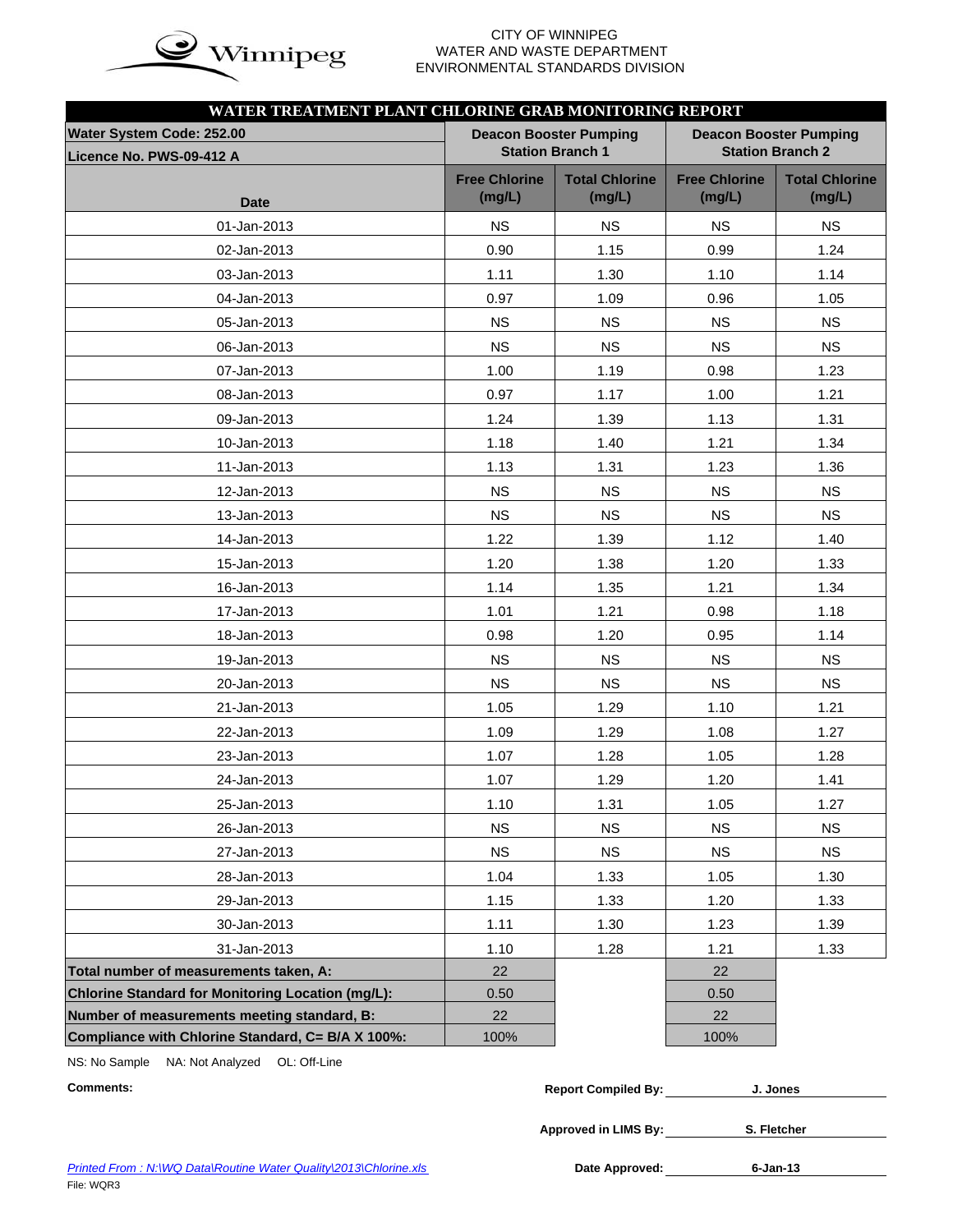

# **City of Winnipeg**

Water and Waste Department Water Services Division

# WATER TREATMENT PLANT FREE CHLORINE ON-LINE MONITORING REPORT

# Deacon Booster Pumping Station

| Water System Code:     |
|------------------------|
| Licence Number:        |
| <b>Report Created:</b> |

01 February 2013 Water System Code: **252.00** Licence Number: **PWS-09-412 A**

Report Period: January 2013

|                                             |                                      |         | <b>BRANCH1</b><br>[mg/L] | <b>BRANCH2</b><br>[mg/L] |         |
|---------------------------------------------|--------------------------------------|---------|--------------------------|--------------------------|---------|
|                                             | Date                                 | Average | Minimum                  | Average                  | Minimum |
|                                             | 1/01/2013                            | 0.94    | 0.89                     | 0.98                     | 0.95    |
|                                             | 2/01/2013                            | 0.98    | 0.90                     | 0.97                     | 0.94    |
|                                             | 3/01/2013                            | 1.15    | 1.07                     | 0.97                     | 0.92    |
|                                             | 4/01/2013                            | 1.01    | 0.87                     | 0.86                     | 0.79    |
|                                             | 5/01/2013                            | 0.99    | 0.91                     | 0.85                     | 0.80    |
|                                             | 6/01/2013                            | 1.08    | 1.01                     | 0.91                     | 0.88    |
|                                             | 7/01/2013                            | 0.98    | 0.91                     | 0.97                     | 0.88    |
|                                             | 8/01/2013                            | 1.03    | 0.79                     | 1.06                     | 0.97    |
|                                             | 9/01/2013                            | 1.13    | 1.00                     | 1.13                     | 1.04    |
|                                             | 10/01/2013                           | 1.19    | 1.01                     | 1.13                     | 1.03    |
|                                             | 11/01/2013                           | 1.04    | 0.73                     | 1.16                     | 0.86    |
|                                             | 12/01/2013                           | 1.10    | 0.87                     | 1.12                     | 1.00    |
|                                             | 13/01/2013                           | 1.09    | 1.02                     | 1.11                     | 0.99    |
|                                             | 14/01/2013                           | 1.14    | 1.05                     | 1.11                     | 0.96    |
|                                             | 15/01/2013                           | 1.15    | 1.03                     | 1.13                     | 1.02    |
|                                             | 16/01/2013                           | 1.08    | 0.89                     | 1.10                     | 0.98    |
|                                             | 17/01/2013                           | 1.01    | 0.90                     | 0.98                     | 0.90    |
|                                             | 18/01/2013                           | 0.95    | 0.79                     | 0.89                     | 0.82    |
|                                             | 19/01/2013                           | 0.95    | 0.76                     | 0.95                     | 0.80    |
|                                             | 20/01/2013                           | 1.05    | 0.93                     | 1.00                     | 0.92    |
|                                             | 21/01/2013                           | 1.06    | 0.96                     | 0.96                     | 0.89    |
|                                             | 22/01/2013                           | 1.02    | 0.88                     | 1.03                     | 0.93    |
|                                             | 23/01/2013                           | 1.06    | 0.93                     | 1.04                     | 0.97    |
|                                             | 24/01/2013                           | 1.04    | 0.94                     | 1.03                     | 0.93    |
|                                             | 25/01/2013                           | 0.98    | 0.90                     | 1.04                     | 0.96    |
|                                             | 26/01/2013                           | 1.08    | 0.93                     | 1.11                     | 0.98    |
|                                             | 27/01/2013                           | 1.08    | 0.94                     | 1.15                     | 1.03    |
|                                             | 28/01/2013                           | 1.13    | 0.99                     | 1.12                     | 1.00    |
|                                             | 29/01/2013                           | 1.12    | 0.99                     | 1.11                     | 1.03    |
|                                             | 30/01/2013                           | 1.07    | 0.99                     | 1.09                     | 1.03    |
|                                             | 31/01/2013                           | 1.07    | 0.99                     | 1.12                     | 1.04    |
| Total Number of Measurements, A:            |                                      |         | 21600                    |                          | 21600   |
| Minimum Free Chlorine Standard:             |                                      |         | 0.50                     |                          | 0.50    |
| Number of Measurements Meeting Standard, B: |                                      |         | 21600                    |                          | 21600   |
|                                             | COMPLIANCE, $C = B/A \times 100\%$ : |         | 100.00                   |                          | 100.00  |

File Path: N:\Water Treatment Branch\Administration\Reports\Regulatory Submissions\Chlorine\2013\01-January

Submitted By (Print): A.Weremy

Signature: Original signed by A.Weremy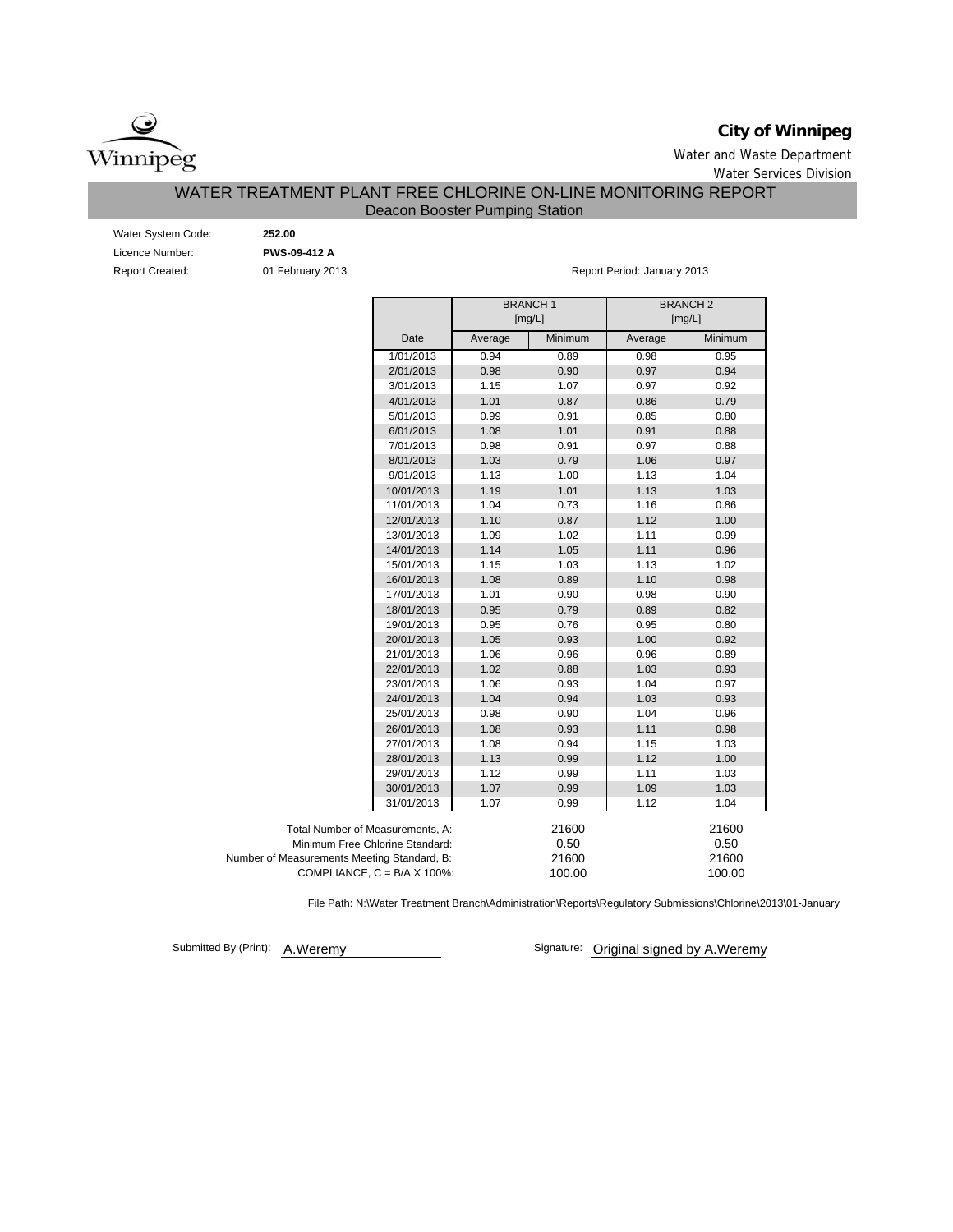

## CITY OF WINNIPEG WATER AND WASTE DEPARTMENT ENVIRONMENTAL STANDARDS DIVISION

# **WATER TREATMENT PLANT TURBIDITY GRAB MONITORING REPORT**

| Water System Code: 252.00                                |                  |           |                 |                     | <b>Turbidity (NTU)</b> |           |                 |                     |           |
|----------------------------------------------------------|------------------|-----------|-----------------|---------------------|------------------------|-----------|-----------------|---------------------|-----------|
| Licence No. PWS-09-412RR                                 |                  |           |                 |                     |                        |           |                 |                     |           |
| <b>Date</b>                                              | <b>Raw Water</b> | Filter 1  | <b>Filter 2</b> | Filter <sub>3</sub> | Filter 4               | Filter 5  | <b>Filter 6</b> | Filter <sub>7</sub> | Filter 8  |
| 01-Jan-2013                                              | <b>NS</b>        | <b>NS</b> | <b>NS</b>       | <b>NS</b>           | <b>NS</b>              | <b>NS</b> | <b>NS</b>       | <b>NS</b>           | <b>NS</b> |
| 02-Jan-2013                                              | 0.67             | OL        | <b>OL</b>       | 0.09                | 0.06                   | 0.07      | 0.07            | 0.09                | 0.08      |
| 03-Jan-2013                                              | 0.60             | 0.11      | 0.17            | 0.12                | OL                     | OL        | 0.16            | 0.15                | 0.18      |
| 04-Jan-2013                                              | 0.69             | 0.09      | OL              | 0.08                | 0.08                   | 0.07      | 0.09            | OL                  | 0.08      |
| 05-Jan-2013                                              | <b>NS</b>        | <b>NS</b> | <b>NS</b>       | <b>NS</b>           | <b>NS</b>              | <b>NS</b> | <b>NS</b>       | <b>NS</b>           | <b>NS</b> |
| 06-Jan-2013                                              | <b>NS</b>        | <b>NS</b> | <b>NS</b>       | <b>NS</b>           | <b>NS</b>              | <b>NS</b> | <b>NS</b>       | <b>NS</b>           | <b>NS</b> |
| 07-Jan-2013                                              | 0.51             | 0.07      | 0.07            | OL                  | 0.09                   | OL        | 0.08            | 0.07                | 0.07      |
| 08-Jan-2013                                              | 0.51             | 0.12      | 0.09            | 0.09                | 0.08                   | 0.08      | <b>OL</b>       | 0.08                | <b>OL</b> |
| 09-Jan-2013                                              | 0.49             | 0.07      | 0.09            | OL                  | 0.08                   | 0.10      | 0.07            | OL                  | 0.07      |
| 10-Jan-2013                                              | 0.46             | OL        | 0.07            | 0.07                | 0.07                   | 0.07      | OL              | 0.06                | 0.06      |
| 11-Jan-2013                                              | 0.48             | 0.18      | 0.14            | 0.20                | 0.08                   | 0.09      | 0.12            | OL                  | 0.12      |
| 12-Jan-2013                                              | <b>NS</b>        | <b>NS</b> | <b>NS</b>       | <b>NS</b>           | <b>NS</b>              | <b>NS</b> | <b>NS</b>       | <b>NS</b>           | <b>NS</b> |
| 13-Jan-2013                                              | <b>NS</b>        | <b>NS</b> | <b>NS</b>       | <b>NS</b>           | <b>NS</b>              | <b>NS</b> | <b>NS</b>       | <b>NS</b>           | <b>NS</b> |
| 14-Jan-2013                                              | 0.46             | 0.08      | 0.06            | 0.07                | OL                     | OL        | 0.07            | 0.07                | 0.07      |
| 15-Jan-2013                                              | 0.50             | OL        | OL              | 0.08                | 0.08                   | 0.08      | 0.07            | 0.09                | 0.08      |
| 16-Jan-2013                                              | 0.47             | 0.07      | 0.07            | OL                  | 0.10                   | OL        | 0.07            | 0.07                | 0.07      |
| 17-Jan-2013                                              | 0.47             | OL        | 0.09            | 0.07                | 0.06                   | 0.06      | <b>OL</b>       | 0.09                | 0.05      |
| 18-Jan-2013                                              | 0.50             | 0.09      | 0.08            | OL                  | 0.09                   | OL        | 0.06            | 0.09                | 0.06      |
| 19-Jan-2013                                              | <b>NS</b>        | <b>NS</b> | <b>NS</b>       | <b>NS</b>           | <b>NS</b>              | <b>NS</b> | <b>NS</b>       | <b>NS</b>           | <b>NS</b> |
| 20-Jan-2013                                              | <b>NS</b>        | <b>NS</b> | <b>NS</b>       | <b>NS</b>           | <b>NS</b>              | <b>NS</b> | <b>NS</b>       | <b>NS</b>           | <b>NS</b> |
| 21-Jan-2013                                              | 0.46             | 0.11      | 0.10            | 0.09                | 0.08                   | 0.08      | <b>OL</b>       | 0.08                | OL        |
| 22-Jan-2013                                              | 0.48             | 0.08      | 0.07            | OL                  | 0.08                   | 0.09      | 0.07            | OL                  | 0.07      |
| 23-Jan-2013                                              | 0.52             | 0.09      | 0.11            | 0.09                | OL                     | 0.10      | 0.10            | 0.07                | OL        |
| 24-Jan-2013                                              | 0.43             | 0.09      | OL              | 0.09                | 0.08                   | 0.08      | 0.07            | OL                  | 0.07      |
| 25-Jan-2013                                              | 0.52             | 0.09      | 0.07            | 0.09                | 0.08                   | OL        | 0.07            | 0.05                | OL        |
| 26-Jan-2013                                              | <b>NS</b>        | <b>NS</b> | <b>NS</b>       | <b>NS</b>           | <b>NS</b>              | <b>NS</b> | <b>NS</b>       | <b>NS</b>           | <b>NS</b> |
| 27-Jan-2013                                              | <b>NS</b>        | <b>NS</b> | <b>NS</b>       | <b>NS</b>           | <b>NS</b>              | <b>NS</b> | <b>NS</b>       | <b>NS</b>           | <b>NS</b> |
| 28-Jan-2013                                              | 0.46             | 0.08      | 0.08            | 0.07                | OL                     | 0.08      | OL              | 0.07                | 0.07      |
| 29-Jan-2013                                              | 0.46             | 0.06      | OL              | 0.14                | 0.07                   | 0.07      | 0.06            | OL                  | 0.06      |
| 30-Jan-2013                                              | 0.52             | 0.06      | 0.06            | 0.08                | 0.07                   | 0.06      | OL              | 0.05                | OL        |
| 31-Jan-2013                                              | 0.46             | OL        | OL              | 0.09                | 0.07                   | 0.06      | 0.07            | 0.07                | 0.10      |
| Total number of measurements taken, A:                   |                  | 17        | 16              | 17                  | 18                     | 16        | 16              | 16                  | 17        |
| <b>Turbidity Standard for Monitoring Location (NTU):</b> |                  | 0.30      | 0.30            | 0.30                | 0.30                   | 0.30      | 0.30            | 0.30                | 0.30      |
| Number of measurements meeting standard, B:              |                  | $17$      | 16              | 17                  | 18                     | 16        | 16              | 16                  | 17        |
| Compliance with Turbidity Standard, C= B/A X 100%:       |                  | 100%      | 100%            | 100%                | 100%                   | 100%      | 100%            | 100%                | 100%      |

NS: No Sample NA: Not Analyzed OL: Off-Line

```
Comments: Report Compiled By:
J. Jones
```
**Approved in LIMS By: S. Fletcher**

Date Approved: 6-Jan-13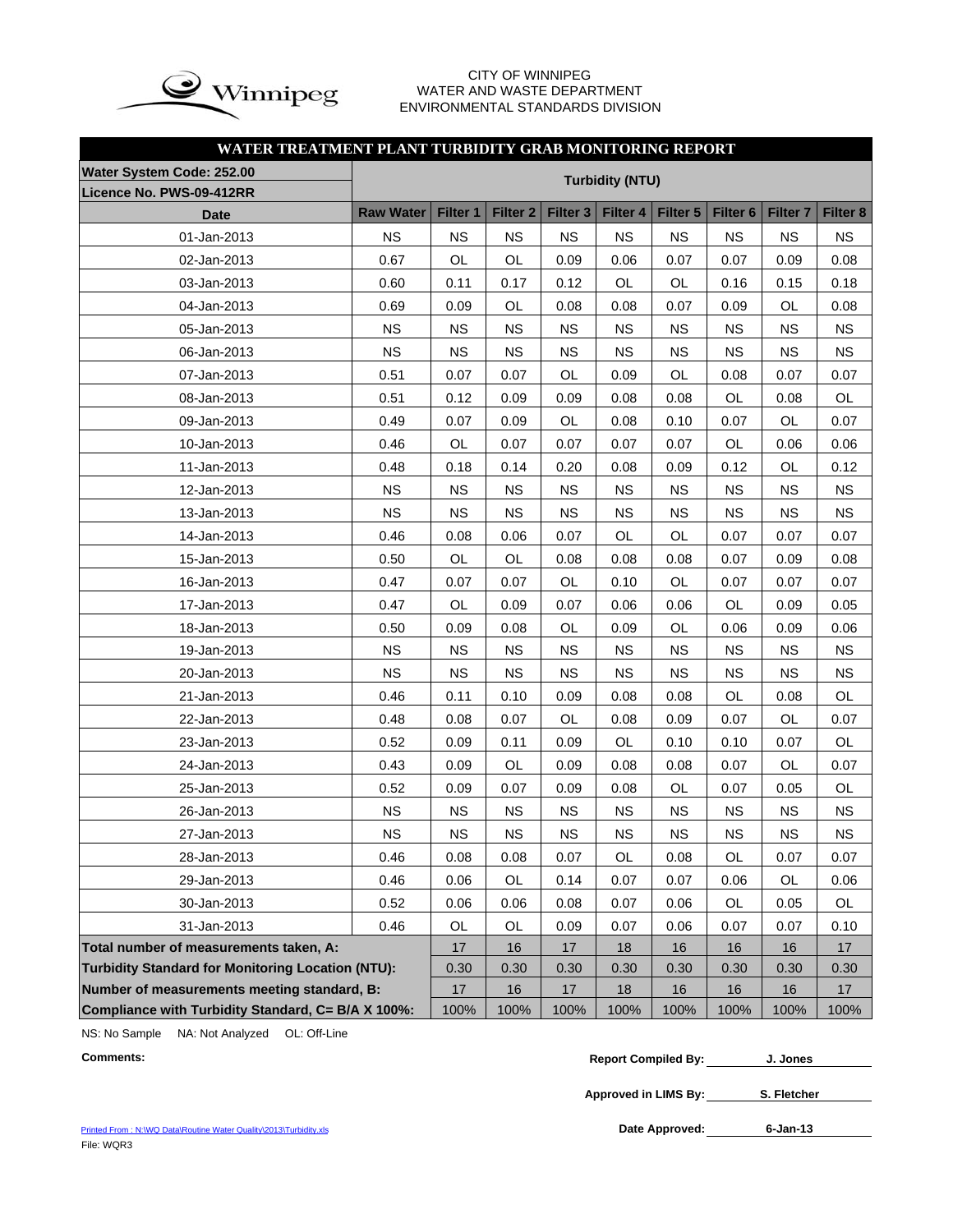

WATER AND WASTE DEPARTMENTWATER SERVICES DIVISION

Water System Code: **252.00** Licence Number: **PWS-09-412 A**

|                                                     |                                                   |                              |               |         |      |           |      |             | WATER TREATMENT PLANT TURBIDITY ON-LINE MONITORING REPORT |           |      |           |      |           |      |           |      |             |
|-----------------------------------------------------|---------------------------------------------------|------------------------------|---------------|---------|------|-----------|------|-------------|-----------------------------------------------------------|-----------|------|-----------|------|-----------|------|-----------|------|-------------|
|                                                     |                                                   | January 2013 Turbidity (NTU) |               |         |      |           |      |             |                                                           |           |      |           |      |           |      |           |      |             |
|                                                     |                                                   | Raw                          | Filter #1     |         |      | Filter #2 |      | Filter #3   |                                                           | Filter #4 |      | Filter #5 |      | Filter #6 |      | Filter #7 |      | Filter #8   |
|                                                     | Date                                              | Avg                          | Avg           | Max     | Avg  | Max       | Avg  | Max         | Avg                                                       | Max       | Avg  | Max       | Avg  | Max       | Avg  | Max       | Avg  | Max         |
|                                                     | 1/01/2013                                         | 0.57                         | 0.05          | 0.07    | 0.01 | 0.02      | 0.02 | 0.03        | 0.03                                                      | 0.10      | 0.03 | 0.09      | 0.05 | 0.10      | 0.04 | 0.05      | 0.01 | 0.07        |
|                                                     | 2/01/2013                                         | 0.55                         | 0.03          | 0.08    | 0.01 | 0.06      | 0.03 | 0.09        | 0.05                                                      | 0.06      | 0.06 | 0.07      | 0.03 | 0.06      | 0.03 | 0.10      | 0.01 | 0.02        |
|                                                     | 3/01/2013                                         | 0.54                         | 0.05          | 0.06    | 0.01 | 0.02      | 0.02 | 0.03        | 0.03                                                      | 0.10      | 0.02 | 0.11      | 0.05 | 0.10      | 0.03 | 0.05      | 0.01 | 0.05        |
|                                                     | 4/01/2013                                         | 0.53                         | 0.03          | 0.10    | 0.01 | 0.06      | 0.03 | 0.08        | 0.05                                                      | 0.06      | 0.05 | 0.07      | 0.03 | 0.10      | 0.03 | 0.08      | 0.01 | 0.02        |
|                                                     | 5/01/2013                                         | 0.52                         | 0.05          | 0.06    | 0.01 | 0.02      | 0.01 | 0.07        | 0.03                                                      | 0.09      | 0.03 | 0.09      | 0.04 | 0.07      | 0.03 | 0.04      | 0.01 | 0.05        |
|                                                     | 6/01/2013                                         | 0.50                         | 0.03          | 0.09    | 0.01 | 0.05      | 0.03 | 0.06        | 0.04                                                      | 0.05      | 0.05 | 0.06      | 0.02 | 0.08      | 0.03 | 0.06      | 0.00 | 0.01        |
|                                                     | 7/01/2013                                         | 0.49                         | 0.06          | 0.07    | 0.02 | 0.03      | 0.03 | 0.09        | 0.04                                                      | 0.10      | 0.04 | 0.10      | 0.05 | 0.07      | 0.02 | 0.05      | 0.02 | 0.04        |
|                                                     | 8/01/2013                                         | 0.48                         | 0.04          | 0.13    | 0.03 | 0.09      | 0.04 | 0.06        | 0.04                                                      | 0.07      | 0.06 | 0.08      | 0.03 | 0.11      | 0.06 | 0.09      | 0.01 | 0.07        |
|                                                     | 9/01/2013                                         | 0.47                         | 0.05          | 0.06    | 0.01 | 0.03      | 0.02 | 0.10        | 0.05                                                      | 0.11      | 0.04 | 0.09      | 0.05 | 0.07      | 0.02 | 0.10      | 0.02 | 0.04        |
|                                                     | 10/01/2013                                        | 0.46                         | 0.04          | 0.08    | 0.02 | 0.07      | 0.03 | 0.05        | 0.03                                                      | 0.06      | 0.05 | 0.07      | 0.03 | 0.10      | 0.05 | 0.06      | 0.01 | 0.06        |
|                                                     | 11/01/2013                                        | 0.45                         | $0.04$ 0.11   |         | 0.02 | 0.07      | 0.03 | 0.10        | 0.05                                                      | 0.13      | 0.05 | 0.11      | 0.04 | 0.08      | 0.03 | 0.10      | 0.02 | 0.05        |
|                                                     | 12/01/2013                                        | 0.44                         | $0.06$ $0.10$ |         | 0.01 | 0.03      |      | $0.02$ 0.04 | 0.04                                                      | 0.11      | 0.04 | 0.11      | 0.04 | 0.10      | 0.04 | 0.05      | 0.01 | 0.07        |
|                                                     | 13/01/2013                                        | 0.43                         | $0.03$ $0.11$ |         | 0.01 | 0.06      | 0.03 | 0.09        | 0.05                                                      | 0.06      | 0.06 | 0.07      | 0.03 | 0.05      | 0.03 | 0.08      | 0.01 | 0.02        |
|                                                     | 14/01/2013                                        | 0.42                         | 0.05          | 0.06    | 0.01 | 0.02      | 0.01 | 0.08        | 0.03                                                      | 0.10      | 0.03 | 0.11      | 0.04 | 0.09      | 0.03 | 0.05      | 0.01 | 0.06        |
|                                                     | 15/01/2013                                        | 0.41                         | 0.03          | 0.10    | 0.01 | 0.05      | 0.03 | 0.06        | 0.04                                                      | 0.06      | 0.05 | 0.06      | 0.02 | 0.07      | 0.04 | 0.08      | 0.01 | 0.02        |
|                                                     | 16/01/2013                                        | 0.40                         | 0.04          | 0.05    | 0.01 | 0.03      | 0.02 | 0.08        | 0.03                                                      | 0.10      | 0.03 | 0.08      | 0.03 | 0.05      | 0.03 | 0.05      | 0.01 | 0.05        |
|                                                     | 17/01/2013                                        | 0.41                         | 0.03          | 0.09    | 0.01 | 0.05      | 0.03 | 0.04        | 0.04                                                      | 0.05      | 0.05 | 0.06      | 0.02 | 0.07      | 0.05 | 0.09      | 0.00 | 0.02        |
|                                                     | 18/01/2013                                        | 0.40                         | 0.05          | 0.05    | 0.02 | 0.03      | 0.02 | 0.11        | 0.04                                                      | 0.07      | 0.04 | 0.11      | 0.04 | 0.05      | 0.03 | 0.06      | 0.02 | 0.04        |
|                                                     | 19/01/2013                                        | 0.44                         | $0.03$ 0.10   |         | 0.02 | 0.07      | 0.04 | 0.05        | 0.04                                                      | 0.06      | 0.06 | 0.07      | 0.02 | 0.09      | 0.06 | 0.10      | 0.01 | 0.02        |
|                                                     | 20/01/2013                                        | 0.44                         | 0.05          | 0.06    | 0.01 | 0.03      | 0.02 | 0.12        | 0.04                                                      | 0.13      | 0.03 | 0.11      | 0.04 | 0.05      | 0.03 | 0.06      | 0.02 | 0.08        |
|                                                     | 21/01/2013                                        | 0.45                         | $0.04$ 0.12   |         | 0.02 | 0.07      | 0.03 | 0.05        | 0.03                                                      | 0.06      | 0.05 | 0.06      | 0.02 | 0.07      | 0.06 | 0.11      | 0.01 | 0.06        |
|                                                     | 22/01/2013                                        | 0.45                         | 0.03          | 0.05    | 0.01 | 0.07      | 0.02 | 0.10        | 0.05                                                      | 0.12      | 0.04 | 0.11      | 0.03 | 0.05      | 0.03 | 0.10      | 0.01 | 0.03        |
|                                                     | 23/01/2013                                        | 0.46                         | $0.04$ 0.11   |         | 0.01 | 0.11      | 0.02 | 0.03        | 0.03                                                      | 0.10      | 0.03 | 0.06      | 0.03 | 0.07      | 0.05 | 0.19      | 0.01 | 0.05        |
|                                                     | 24/01/2013                                        | 0.46                         | 0.03          | 0.09    | 0.00 | 0.03      | 0.02 | 0.06        | 0.04                                                      | 0.06      | 0.05 | 0.10      | 0.02 | 0.04      | 0.03 | 0.08      |      | $0.01$ 0.02 |
|                                                     | 25/01/2013                                        | 0.46                         | 0.05          | 0.06    | 0.00 | 0.00      | 0.02 | 0.07        | 0.03                                                      | 0.08      | 0.03 | 0.07      | 0.04 | 0.08      | 0.03 | 0.05      | 0.01 | 0.05        |
|                                                     | 26/01/2013                                        | 0.45                         | 0.03          | 0.09    | 0.00 | 0.02      | 0.03 | 0.05        | 0.02                                                      | 0.05      | 0.05 | 0.05      | 0.02 | 0.07      | 0.04 | 0.08      | 0.01 | 0.02        |
|                                                     | 27/01/2013                                        | 0.45                         | 0.05          | 0.06    | 0.00 | 0.00      | 0.02 | 0.08        | 0.04                                                      | 0.08      | 0.03 | 0.08      | 0.04 | 0.05      | 0.03 | 0.08      | 0.01 | 0.04        |
|                                                     | 28/01/2013                                        | 0.44                         | 0.03          | 0.09    | 0.00 | 0.03      | 0.03 | 0.04        | 0.04                                                      | 0.08      | 0.04 | 0.06      | 0.02 | 0.08      | 0.05 | 0.07      | 0.01 | 0.04        |
|                                                     | 29/01/2013                                        | 0.43                         | 0.03          | 0.05    | 0.00 | 0.03      | 0.02 | 0.07        | 0.03                                                      | 0.05      | 0.04 | 0.09      | 0.04 | 0.05      | 0.03 | 0.08      | 0.02 | 0.03        |
|                                                     | 30/01/2013                                        | 0.42                         | 0.05          | 0.09    | 0.00 | 0.00      | 0.02 | 0.03        | 0.03                                                      | 0.09      | 0.03 | 0.08      | 0.03 | 0.07      | 0.04 | 0.05      | 0.01 | 0.04        |
|                                                     | 31/01/2013                                        | 0.41                         | 0.03          | 0.08    | 0.00 | 0.02      | 0.02 | 0.07        | 0.03                                                      | 0.08      | 0.04 | 0.06      | 0.03 | 0.05      | 0.04 | 0.08      | 0.01 | 0.02        |
|                                                     | Total Number of Measurements Taken, A:            |                              |               | 14222   |      | 13203     |      | 14306       |                                                           | 11467     |      | 14657     |      | 14702     |      | 14744     |      | 14329       |
|                                                     | Turbidity Standard for Monitoring Location (NTU): |                              |               | 0.30    |      | 0.30      |      | 0.30        |                                                           | 0.30      |      | 0.30      |      | 0.30      |      | 0.30      |      | 0.30        |
|                                                     | Number of Measurements Meeting Standard, B:       |                              |               | 14222   |      | 13203     |      | 14306       |                                                           | 11467     |      | 14657     |      | 14702     |      | 14744     |      | 14329       |
| Compliance with Turbidity Standard, C = B/A X 100%: |                                                   |                              |               | 100.00% |      | 100.00%   |      | 100.00%     |                                                           | 100.00%   |      | 100.00%   |      | 100.00%   |      | 100.00%   |      | 100.00%     |

File Path: N:\Water Treatment Branch\Administration\Reports\Regulatory Submissions\Turbidity\2013\01-January

**Submitted By (Print):** A.Weremy

Signature: Original signed by A.Weremy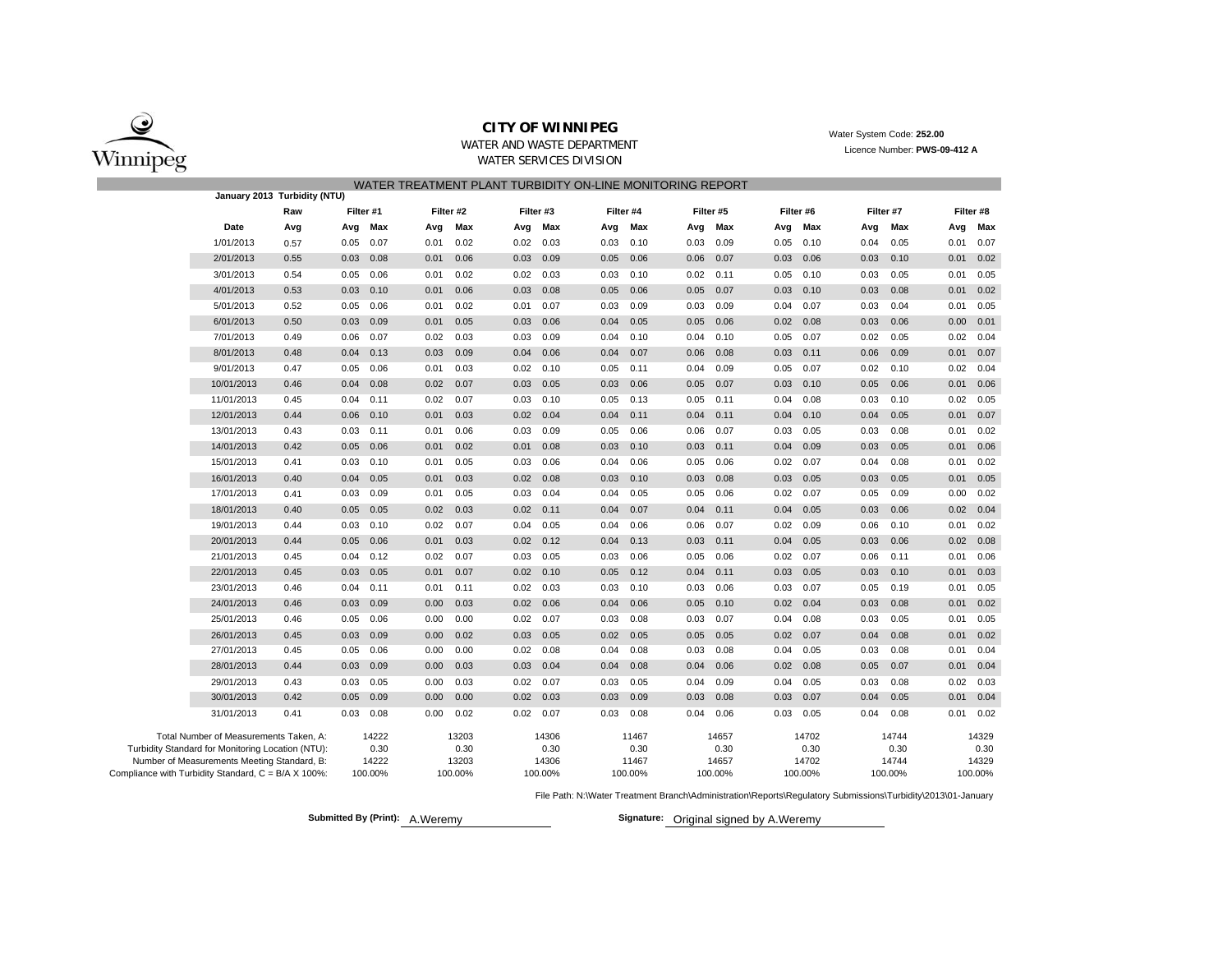

## **CITY OF WINNIPEG**WATER AND WASTE DEPARTMENT

Water System Code: **252.00**

 Licence Number:**PWS-09-412 A**

WATER SERVICES DIVISION

Report Period: **January 2013**

WATER TREATMENT PLANT UV REPORT

| <b>Report Created:</b> | Friday, February 01, 2013 |  |
|------------------------|---------------------------|--|
|                        |                           |  |

|           | Transmittance |           | <b>UVR-D100A</b>  |        |               |                 | <b>UVR-D200A</b>  |         |         |          | <b>UVR-D300A</b>  |                |        |                  | <b>UVR-D400A</b>  |        |        |           | <b>UVR-D500A</b>  |                      |       |                  | UVR-D600A         |        |               |           | Total             |         |         | % Volume          |
|-----------|---------------|-----------|-------------------|--------|---------------|-----------------|-------------------|---------|---------|----------|-------------------|----------------|--------|------------------|-------------------|--------|--------|-----------|-------------------|----------------------|-------|------------------|-------------------|--------|---------------|-----------|-------------------|---------|---------|-------------------|
| Date      | $\%$          |           | Water Volume [ML] |        |               |                 | Water Volume [ML] |         |         |          | Water Volume [ML] |                |        |                  | Water Volume [ML] |        |        |           | Water Volume [ML] |                      |       |                  | Water Volume [ML] |        |               |           | Water Volume [ML] |         |         | <b>Treated To</b> |
|           |               | Untreater | Below             | To     | Total         | <b>Jntreate</b> | Below             | To      | Total   | Untreate | Below             | To             | Total  | <b>Untreated</b> | Below             | To     | Total  | Untreated | Below             | To                   | Total | <b>Jntreated</b> | Below             | To     | Total         | Untreated | Below             | To      | Total   | Dose              |
| 1/01/201  | 93.35         | 0.00      | 0.00              | 0.00   | 0.00          | 0.00            | 0.00              | 78.19   | 78.1    | 0.00     | 0.00              | 49.53          | 49.53  | 0.00             | 0.00              | 0.00   | 0.00   | 0.00      | 0.00              | 65.26                | 65.26 | 0.00             | 0.00              | 0.00   | 0.00          | 0.00      | 0.00              | 192.99  | 192.99  | 100.00            |
| 2/01/201  | 93.44         | 0.00      | 0.00              | 20.09  | 20.0          | 0.00            | 0.00              | 46.34   | 46.3    | 0.00     | 0.00              | 57.06          | 57.0   | 0.00             | 0.00              | 0.00   | 0.00   | 0.00      | 0.00              | 69.47                | 69.4  | 0.00             | 0.00              | 0.00   | 0.00          | 0.00      | 0.00              | 192.96  | 192.96  | 100.00            |
| 3/01/201  | 93.54         | 0.00      | 0.00              | 35.10  | 35.1          | 0.00            | 0.00              | 33.92   | 33.9    | 0.00     | 0.00              | 55.34          | 55.3   | 0.00             | 0.00              | 0.00   |        | 0.00      | 0.00              | 27.33                | 27.3  | 0.00             | 0.00              | 41.32  |               | 0.00      | 0.00              | 193.01  | 193.0   | 100.00            |
| 4/01/201  | 93.69         | 0.00      | 0.00              | 48.36  | 48.3          | 0.00            | 0.00              | 22.81   | 22.8    | 0.00     | 0.00              | 34.04          | 34.0   | 0.00             | 0.00              | 20.62  | 20.62  | 0.00      | 0.00              | 0.00                 | 0.00  | 0.00             | 0.10              | 66.94  | 67.03         | 0.00      | 0.10              | 192.77  | 192.87  | 99.95             |
| 5/01/201  | 93.83         | 0.00      | 0.10              | 69.43  | 69.5          | 0.00            | 0.00              | 0.00    | 0.00    | 0.00     | 0.00              | 0.00           | 0.00   | 0.00             | 0.00              | 55.13  | 55.1   | 0.00      | 0.00              | 0.00                 |       | 0.00             | 0.00              | 64.88  | 64.88         | 0.00      | 0.10              | 189.44  | 189.54  | 99.95             |
| 6/01/201  | 93.75         | 0.00      | 0.00              | 50.63  | 50.6          | 0.00            | 0.00              | 56.40   | 56.40   | 0.00     | 0.00              | 0.00           | 0.00   | 0.00             | 0.00              | 14.56  | 14.56  | 0.00      | 0.00              | 0.00                 | 0.00  | 0.00             | 0.05              | 72.80  | 72.85         | 0.00      | 0.05              | 194.40  | 194.44  | 99.98             |
| 7/01/201  | 93.49         | 0.00      | 0.06              |        | 47.8          | 0.00            | 0.00              | 69.56   | 69.56   | 0.00     | 0.03              | 15.61          | 15.64  | 0.00             | 0.00              | 0.33   | 0.33   | 0.00      | 0.00              | 0.00                 | 0.00  | 0.00             | 0.00              | 69.53  | 69.53         | 0.00      | 0.09              | 202.8   | 202.90  | 99.96             |
| 8/01/201  | 92.98         | 0.05      | 0.32              | 46.07  | 46.4          | 0.02            | 0.02              | 48.19   | 48.22   | 0.00     | 0.00              | 46.91          | 46.9   | 0.00             | 0.00              | 0.00   | 0.00   | 0.00      | 0.02              | 8.34                 | 8.36  | 0.00             | 0.00              | 57.08  | 57.08         | 0.07      | 0.36              | 206.58  | 207.00  | 99.80             |
| 9/01/201  | 93.22         | 0.00      | 0.00              | 2.47   | $2.4^{\circ}$ | 0.00            | 0.00              | 81.88   | 81.8    | 0.00     | 0.00              | 61.16          | 61.1   | 0.00             | 0.00              | 0.00   | 0.00   | 0.00      | 0.00              | 0.00                 | 0.00  | 0.00             | 0.00              | 56.85  | 56.85         | 0.00      | 0.00              | 202.36  | 202.36  | 100.00            |
| 10/01/201 | 93.20         | 0.00      | 0.00              | 33.17  | 33.1          | 0.00            | 0.00              | 46.18   | 46.     | 0.00     | 0.00              | 52.20          | 52.20  | 0.00             | 0.00              | 0.00   | 0.00   | 0.00      | 0.00              | 0.00                 | 0.00  | 0.00             | 0.00              | 66.47  | 66.4          | 0.00      | 0.00              | 198.02  | 198.02  | 100.00            |
| 11/01/201 | 93.29         | 0.00      | 0.00              | 3.09   | 3.0           | 0.03            | 0.03              | 63.49   | 63.54   | 0.01     | 0.01              | 60.44          | 60.4   | 0.00             | 0.00              | 0.00   | 0.00   | 0.00      | 0.00              | 57.15                | 57.1  | 0.02             | 0.02              | 11.12  | 11.16         | 0.06      | 0.06              | 195.28  | 195.4   | 99.93             |
| 12/01/201 | 93.32         | 0.00      | 0.00              | 32.64  | 32.6          | 0.00            | 0.05              | 30.48   | 30.5    | 0.00     | 0.00              | 67.02          | 67.0   | 0.00             | 0.00              | 0.00   | 0.00   | 0.00      | 0.00              | 69.83                | 69.8  | 0.00             | 0.00              | 0.00   | 0.00          | 0.00      | 0.05              | 199.96  | 200.00  | 99.98             |
| 13/01/201 | 93.42         | 0.00      | 0.00              | 34.78  | 34.7          | 0.00            | 0.00              | 36.18   | 36.1    | 0.00     | 0.00              | 59.55          | 59.5   | 0.00             | 0.00              | 0.00   | 0.00   | 0.00      | 0.00              | 62.73                | 62.7  | 0.00             | 0.00              | 0.00   | 0.00          | 0.00      | 0.00              | 193.24  | 193.24  | 100.00            |
| 14/01/201 | 94.18         | 0.00      | 1.04              | 20.30  | 21.3          | 0.00            | 0.00              | 16.70   | 16.7    | 0.00     | 0.00              | 48.15          | 48.1   | 0.00             | 0.00              | 31.91  | 31.9   | 0.00      | 0.00              | 68.64                | 68.6  | 0.00             | 0.04              | 3.17   | $3.2^{\circ}$ | 0.00      | 1.08              | 188.86  | 189.94  | 99.43             |
| 15/01/201 | 94.37         | 0.00      | 0.00              | 0.00   | 0.0           | 0.00            | 0.00              | 0.00    | 0.00    | 0.00     | 0.00              | 50.63          | 50.6   | 0.00             | 0.00              | 54.40  | 54.4   | 0.00      | 0.00              | 84.86                | 84.8  | 0.00             | 0.00              | 0.00   | 0.00          | 0.00      | 0.00              | 189.90  | 189.90  | 100.00            |
| 16/01/201 | 94.55         | 0.00      | 0.00              | 0.00   | 0.0           | 0.00            | 0.00              | 0.00    | 0.00    | 0.00     | 0.00              | 50.75          | 50.7   | 0.00             | 0.00              | 55.25  | 55.25  | 0.00      | 0.00              | 85.87                | 85.87 | 0.00             | 0.00              | 0.00   | 0.00          | 0.00      | 0.00              | 191.87  | 191.87  | 100.00            |
| 17/01/201 | 94.58         | 0.00      | 0.00              | 27.73  | 27.73         | 0.00            | 0.00              | 0.00    | 0.00    | 0.00     | 0.00              | 31.20          | 31.20  | 0.00             | 0.00              | 55.33  | 55.33  | 0.00      | 0.00              | 80.27                | 80.2  | 0.00             | 0.00              | 0.00   | 0.00          | 0.00      | 0.00              | 194.53  | 194.53  | 100.00            |
| 18/01/201 | 94.07         | 0.00      | 0.00              | 74.75  | 74.75         | 0.00            | 0.00              | 0.00    | 0.00    | 0.00     | 0.00              | 0.00           | 0.00   | 0.00             | 0.00              | 48.03  | 48.03  | 0.00      | 0.00              | 72.24                | 72.24 | 0.00             | 0.00              | 0.00   | 0.00          | 0.00      | 0.00              | 195.02  | 195.02  | 100.00            |
| 19/01/201 | 93.80         | 0.00      | 0.00              | 74.86  | 74.86         | 0.00            | 0.00              | 0.00    | 0.00    | 0.00     | 0.00              | 0.00           | 0.00   | 0.00             | 0.00              | 47.93  | 47.93  | 0.00      | 0.00              | 72.22                | 72.22 | 0.00             | 0.00              | 0.00   | 0.00          | 0.00      | 0.00              | 195.01  | 195.0   | 100.00            |
| 20/01/201 | 93.74         | 0.00      | 0.21              | 56.30  | 56.5          | 0.00            | 0.00              | 19.36   | 19.36   | 0.00     | 0.00              | 0.00           | 0.00   | 0.00             | 0.00              | 47.68  | 47.68  | 0.00      | 0.00              | 71.43                | 71.4  | 0.00             | 0.00              | 0.00   | 0.00          | 0.00      | 0.21              | 194.78  | 194.99  | 99.89             |
| 21/01/201 | 93.72         | 0.00      | 0.00              | 0.00   | 0.0           | 0.00            | 0.00              | 80.06   | 80.06   | 0.00     | 0.00              | 0.00           | 0.00   | 0.00             | 0.00              | 46.00  | 46.00  | 0.00      | 0.00              | 68.94                | 68.94 | 0.00             | 0.00              | 0.00   | 0.00          | 0.00      | 0.00              | 195.00  | 195.00  | 100.00            |
| 22/01/201 | 93.94         | 0.00      | 0.00              | 0.00   | 0.00          | 0.00            | 0.00              | 80.13   | 80.1    | 0.00     | 0.00              | 0.00           | 0.00   | 0.00             | 0.00              | 45.95  | 45.95  | 0.00      | 0.00              | 68.92                | 68.92 | 0.00             | 0.00              | 0.00   | 0.00          | 0.00      | 0.00              | 195.00  | 195.00  | 100.00            |
| 23/01/201 | 93.83         | 0.00      | 0.00              | 0.00   | 0.0           | 0.00            | 0.00              | 80.04   | 80.0    | 0.00     | 0.00              | 0.00           |        | 0.00             | 0.00              | 45.82  | 45.8   | 0.00      | 0.00              | 69.14                | 69.   | 0.00             | 0.00              | 0.00   | 0.00          | 0.00      | 0.00              | 195.00  | 195.00  | 100.00            |
| 24/01/201 | 94.88         | 0.00      | 0.00              | 0.00   | 0.0           | 0.00            | 0.00              | 79.97   | 79.9    | 0.00     | 0.00              | 0.00           | 0.00   | 0.00             | 0.00              | 45.81  | 45.8   | 0.00      | 0.00              | 69.24                | 69.2  | 0.00             | 0.00              | 0.00   | 0.00          | 0.00      | 0.00              | 195.02  | 195.02  | 100.00            |
| 25/01/201 | 94.89         | 0.00      | 0.00              | 0.00   | 0.0           | 0.00            | 0.00              | 79.48   | 79.4    | 0.00     | 0.00              | 13.77          | 13.71  | 0.00             | 0.00              | 31.54  | 31.5   | 0.00      | 0.00              | 69.53                | 69.53 | 0.00             | 0.00              | 0.00   | 0.00          | 0.00      | 0.00              | 194.31  | 194.3   | 100.00            |
| 26/01/201 | 94.73         | 0.00      | 0.10              | 0.22   | 0.3           | 0.00            | 0.00              | 31.23   | 31.23   | 0.00     | 0.00              | 0.00           | 0.00   | 0.00             | 0.00              | 62.91  | 62.9   | 0.00      | 0.00              | 57.20                | 57.2  | 0.00             | 0.00              | 42.35  | 42.35         | 0.00      | 0.10              | 193.91  | 194.0   | 99.95             |
| 27/01/201 | 94.68         | 0.00      | 0.00              | 0.00   | 0.0           | 0.00            | 0.00              | 0.00    | 0.00    | 0.00     | 0.00              | 0.00           | 0.00   | 0.00             | 0.39              | 67.42  | 67.8   | 0.00      | 0.00              | 51.11                | 51.1  | 0.00             | 0.05              | 74.99  | 75.04         | 0.00      | 0.44              | 193.52  | 193.96  | 99.77             |
| 28/01/201 | 94.44         | 0.00      | 0.00              | 30.68  | 30.6          | 0.00            | 0.00              | 0.00    | 0.00    | 0.00     | 0.04              | 27.99          | 28.03  | 0.00             | 0.08              | 39.18  | 39.2   | 0.00      | 0.00              | 55.71                | 55.7  | 0.00             | 0.00              | 39.11  | 39.1          | 0.00      | 0.12              | 192.68  | 192.80  | 99.94             |
| 29/01/201 | 94.58         | 0.00      | 0.00              | 62.59  | 62.5          | 0.00            | 0.00              | 0.00    | 0.00    | 0.00     | 0.00              | 21.34          | 21.3   | 0.00             | 0.00              | 45.12  | 45.1   | 0.00      | 0.00              | 66.72                | 66.72 | 0.00             | 0.00              | 0.00   | 0.00          | 0.00      | 0.00              | 195.77  | 195.7   | 100.00            |
| 30/01/201 | 94.75         | 0.00      | 0.00              | 60.67  | 60.6          | 0.00            | 0.00              | 0.00    | 0.00    | 0.00     | 0.00              | 67.37          | 67.3   | 0.00             | 0.00              | 0.00   | 0.00   | 0.00      | 0.00              | 68.95                | 68.95 | 0.00             | 0.00              | 0.00   | 0.00          | 0.00      | 0.00              | 196.99  | 196.99  | 100.00            |
| 31/01/201 | 94.83         | 0.00      | 0.00              | 60.58  | 60.58         | 0.00            | 0.00              | 0.00    |         | 0.00     | 0.00              | $67.4^{\circ}$ | 67.4   | 0.00             | 0.00              | 0.00   | 0.00   | 0.00      | 0.00              | 69.02                | 69.02 | 0.00             | 0.00              | 0.00   | 0.00          | 0.00      | 0.00              | 197.02  | 197.02  | 100.00            |
|           |               | 0.05      | 1.83              | 892.30 | 894 18        | 0.05            | 0.09              | 1080.57 | 1080.71 | 0.01     | 0.08              | 937.47         | 937.56 | 0.00             | 0.47              | 860.91 | 861.39 | 0.00      |                   | 0.02 1610.13 1610.15 |       | 0.02             | 0.25              | 666.61 | 666.88        | 0.13      | 2.74              | 6048.00 | 6050.87 |                   |

**Water Volume [%]:**

| Untreated:        |  |
|-------------------|--|
| <b>Below Dose</b> |  |
| To Dose           |  |

0.00 % $0.05 %$ 99.95 %

**Submitted By (Print): \_\_A.Weremy\_\_\_\_\_\_\_\_\_\_\_\_\_\_\_\_\_ Signature: \_\_Original signed by A.Weremy\_\_\_**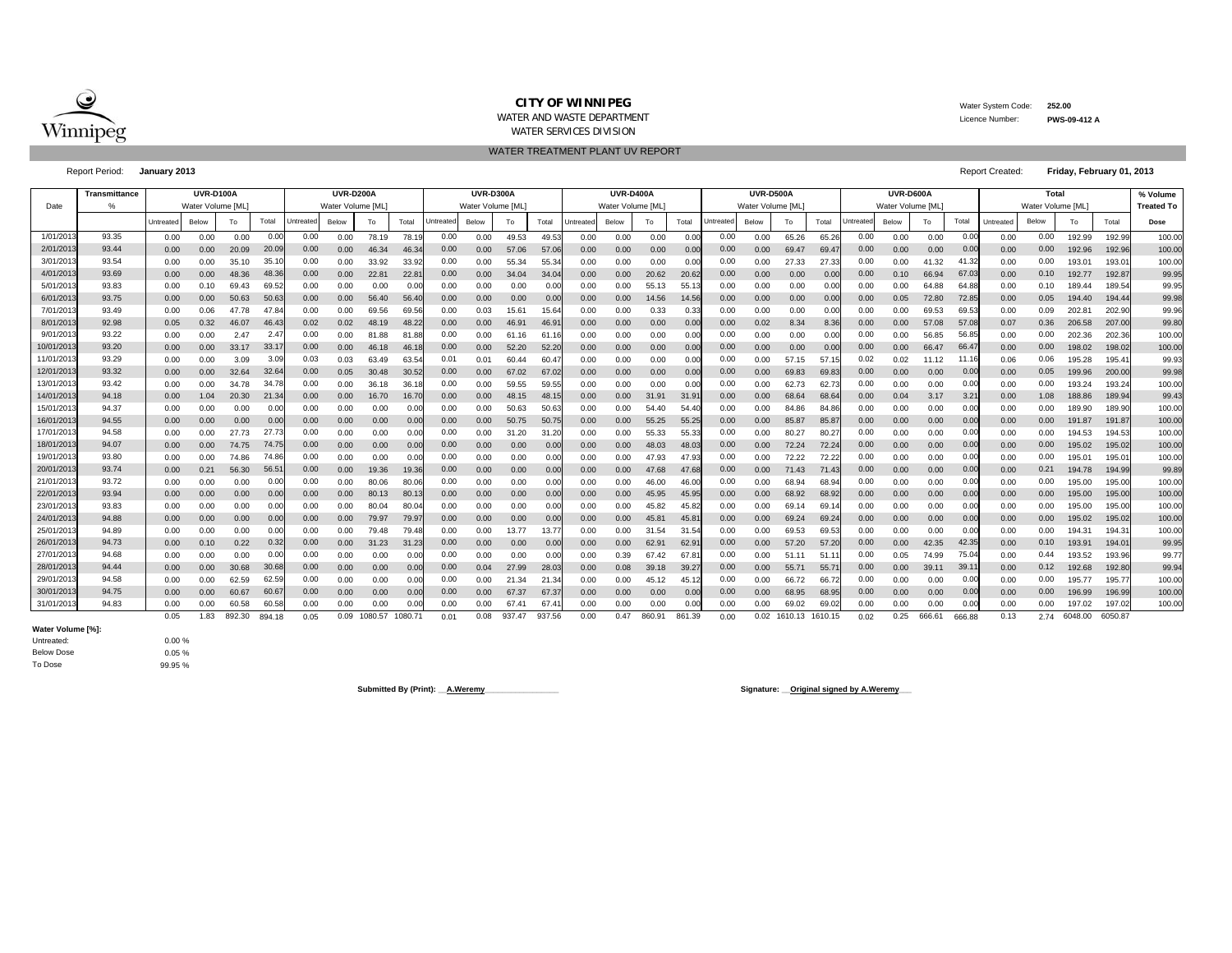

WATER AND WASTE DEPARTMENT

WATER SERVICES DIVISION WATER TREATMENT PLANT UV REPORT Water System Code: **252.00**

Report Period: **January 2013** Report Created:

Reactor:**UVR-100A**

|           |           | <b>UV Dose</b>     | Average UV Lamp Intensity<br><b>Reactor Flow</b><br><b>MLD</b><br>W/m <sup>2</sup> |           |           |                |           |           |           |           |           |           |           |           |              |         | <b>UV Lamp Status</b> |         |            |         |         | % Volume Treated |         | <b>Daily Totals</b> |                    |           |                   |         |        |
|-----------|-----------|--------------------|------------------------------------------------------------------------------------|-----------|-----------|----------------|-----------|-----------|-----------|-----------|-----------|-----------|-----------|-----------|--------------|---------|-----------------------|---------|------------|---------|---------|------------------|---------|---------------------|--------------------|-----------|-------------------|---------|--------|
| Date      |           | mJ/cm <sup>2</sup> |                                                                                    |           |           |                |           |           |           |           |           |           |           |           |              |         |                       |         |            | Hours   |         |                  |         |                     | to Validate        |           | Water Volume [ML] |         |        |
|           | Min.      | Max.               | Avg.                                                                               | Min.      | Max.      | Avg.           | $1 - 1$   | $1 - 2$   | $1 - 3$   | $2 - 1$   | $2 - 2$   | $2 - 3$   | $3 - 1$   | $3 - 2$   | $3 - 3$      | $1 - 1$ | $1 - 2$               | $1 - 3$ | $2 - 1$    | $2 - 2$ | $2 - 3$ | $3 - 1$          | $3 - 2$ | $3-3$               | <b>Conditions</b>  | Untreated | <b>Below Dose</b> | To Dose | Total  |
| 1/01/201  | OL.       | <b>OL</b>          | <sup>OL</sup>                                                                      | OL.       | <b>OL</b> | OL             | $\Omega$  | <b>OL</b> | OL        | OL        | OL        | OL        | OL        | $\Omega$  | $\Omega$     | 4882    | 1598                  | 48      | 4867       | 2597    | 2595    | 1091             | 4756    | 2581                | OL                 | 0.00      | 0.00              | 0.00    | 0.00   |
| 2/01/201  |           | 17.9 104.7         | 24.5                                                                               | 0.0       | 77.0      | 59.9           | 235.0     | 118.1     | 117.7     | 173.1     | 103.3     | 114.2     | 211.4     | 96.0      | 125.9        | 4890    | 1607                  | 56      | 4867       | 2597    | 2596    | 1099             | 4764    | 2590                | 100.00             | 0.00      | 0.00              | 20.09   | 20.09  |
| 3/01/20'  | 0.0       | 29.3               | 24.                                                                                | 0.0       | 62.6      | 59.9           | 190.8     | 97.2      | 96.9      | OL        | OL        | OL        | 175.6     | 96.4      | 96.          | 4904    | 1621                  | 70      | 4867       | 2597    | 2596    | 1113             | 4778    | 260                 | 100.00             | 0.00      | 0.00              | 35.10   | 35.10  |
| 4/01/20'  | 14.8      | 93.6               | 24.                                                                                | 5.0       | 77.3      | 67.            | 133.5     | 85.5      | 84.7      | 118.5     | 74.7      | 74.6      | 149.6     | 84.7      | 84.8         | 4921    | 1638                  | 88      | 4877       | 2607    | 2605    | 1131             | 4796    | 2621                | 100.00             | 0.00      | 0.00              | 48.36   | 48.36  |
| 5/01/20   | 17.0      | 25.3               | 23.                                                                                | 64.3      | 74.7      | 69.            | 115.9     | 73.7      | 72.0      | 107.7     | 93.2      | 92.9      | 148.4     | 93.6      | 93.          | 4932    | 1649                  | 98      | 4901       | 2631    | 2629    | 1155             | 4820    | 2645                | 99.86              | 0.00      | 0.10              | 69.43   | 69.52  |
| 6/01/20'  | 18.0      | 25.9               | 24.                                                                                | 36.0      | 70.0      | 50.            | 81.2      | 49.7      | 45.9      | 93.1      | 78.4      | 74.3      | 146.1     | 79.3      | 74.2         | 4940    | 1657                  | 106     | 4925       | 2655    | 2653    | 1179             | 4844    | 2669                | 100.00             | 0.00      | 0.00              | 50.63   | 50.63  |
| 7/01/201  | 15.9      | 26.9               | 24.2                                                                               | 41.9      | 56.3      | 47.            | 85.2      | 50.6      | 45.0      | 86.8      | 67.2      | 62.1      | 151.7     | 70.3      | 63.8         | 4955    | 1672                  | 122     | 4949       | 2679    | 2677    | 1203             | 4868    | 2693                | 99.87              | 0.00      | 0.06              | 47.78   | 47.84  |
| 8/01/201  | 0.0       | 25.5               | 23.4                                                                               | 0.0       | 80.1      | 55.0           | 92.7      | 50.7      | 42.1      | 100.5     | 80.6      | 77.2      | 158.4     | 88.0      | 82.8         | 4968    | 1685                  | 134     | 4969       | 2699    | 2697    | 1223             | 4888    | 2713                | 99.21              | 0.05      | 0.32              | 46.07   | 46.43  |
| 9/01/201  | 20.2      | 60.8               | 24.5                                                                               | 0.0       | 78.3      | 74.6           | 203.2     | 119.6     | 115.6     | OL        | OL        | OL.       | 202.0     | 113.0     | 134.5        | 4969    | 1686                  | 135     | 4969       | 2699    | 2697    | 1224             | 4889    | 2714                | 100.00             | 0.00      | 0.00              | 2.47    | 2.47   |
| 10/01/201 | 0.0       | 31.1               | 24.0                                                                               | 0.0       | 78.5      | 76.            | 211.2     | 121.9     | 121.8     | <b>OL</b> | <b>OL</b> | OL        | 190.4     | 121.8     | -124.        | 4979    | 1696                  | 146     | $\Omega$   | 2699    | 2697    | 1234             | 4899    | 2725                | 100.00             | 0.00      | 0.00              | 33.17   | 33.17  |
| 11/01/201 | 0.0       | 63.7               | 24.2                                                                               | 0.0       | 86.2      | 74.3           | 129.9     | 118.9     | 118.0     | OL        | OL        | OL.       | 139.6     | 115.8     | 116.         | 4980    |                       | 147     | $\Omega$   | 2699    | 2697    | 1236             | 4900    | 2726                | 100.00             | 0.00      | 0.00              | 3.09    | 3.09   |
| 12/01/201 | 19.2      | 63.4               | 24.1                                                                               | 3.2       | 62.9      | 61.            | 113.9     | 98.7      | 98.4      | OL        | <b>OL</b> | $\Omega$  | 123.9     | 98.2      | 98.          | 4993    | 14                    | 160     |            | 2699    | 2697    | 1248             | 4913    | 2739                | 100.00             | 0.00      | 0.00              | 32.64   | 32.64  |
| 13/01/201 | 18.3      | 26.4               | 24.                                                                                | 26.2      | 63.3      | 34             | 96.9      | 70.0      | 56.9      | OL        | OL        | OL.       | 123.7     | 62.0      | 56.          | 5017    | 38                    | 184     |            | 0 2699  | 2697    | 1272             | 4937    | 2763                | 100.00             | 0.00      | 0.00              | 34.78   | 34.78  |
| 14/01/201 | 0.0       | 31.5               | 23.2                                                                               | 0.0       | 66.3      | 37.            | 104.1     | 73.7      | 52.8      | OL        | OL        | OL.       | 131.4     | 68.8      | 61.          | 5031    | 52                    | 197     |            | 0 2699  | 2697    | 1286             | 4951    | 2776                | 95.13              | 0.00      | 1.04              | 20.30   | 21.34  |
| 15/01/201 | OL.       | OL                 | $\circ$                                                                            | OL.       | OL        | O              | OL        | $\Omega$  | OL        | $\Omega$  | $\Omega$  | OI        | OL        | <b>OL</b> | ΩI           | 5031    | 52                    | 197     | $^{\circ}$ | 2699    | 2697    | 1286             | 4951    | 2776                | OL                 | 0.00      | 0.00              | 0.00    | 0.00   |
| 16/01/201 | OL        | <b>OL</b>          | $\overline{O}$                                                                     | <b>OL</b> | OL        | OL             | <b>OL</b> | $\Omega$  | <b>OL</b> | OL        | OL        | <b>OL</b> | <b>OL</b> | <b>OL</b> | <sup>O</sup> | 5031    | 52                    | 197     | $\Omega$   | 2699    | 2697    | 1286             | 4951    | 2776                | <b>OL</b>          | 0.00      | 0.00              | 0.00    | 0.00   |
| 17/01/201 |           | 17.9 105.5         | 24.5                                                                               | 3.5       | 80.0      | 70.6           | 233.1     | 121.3     | 124.6     | 198.2     | 115.3     | 116.4     | 200.5     | 76.7      | 134.9        | 5041    | 61                    | 207     | 10         | 2708    | 2707    | 1286             | 4951    | 277                 | 100.00             | 0.00      | 0.00              | 27.73   | 27.73  |
| 18/01/201 | 18.9      | 33.8               | 24.0                                                                               | 68.7      | 77.2      | 74.            | 151.6     | 112.8     | 112.4     | 139.0     | 112.7     | 112.9     | 172.7     | 75.5      | 75.6         | 5065    | 85                    | 23'     | 34         | 2732    | 2731    | 1291             | 4955    | 2781                | 100.00             | 0.00      | 0.00              | 74.75   | 74.75  |
| 19/01/20  | 18.5      | 25.6               | 24                                                                                 | 68.2      | 77.1      | 74.            | 103.6     | 76.4      | 76.2      | 109.3     | 76.2      | 76.2      | 179.5     | 76.2      | 76.          | 5089    | 109                   | 255     | 58         | 2756    | 2755    | 1315             | 4979    | 2805                | 100.00             | 0.00      | 0.00              | 74.86   | 74.86  |
| 20/01/201 | 0.0       | 31.3               | 22.8                                                                               | 0.0       | 77.3      | 74.            | 94.0      | 75.7      | 70.2      | 105.2     | 76.1      | 75.8      | 173.7     | 76.0      | 76.          | 5107    | 127                   | 273     | 76         | 2775    | 2773    | 1333             | 4998    | 2823                | 99.63              | 0.00      | 0.21              | 56.30   | 56.51  |
| 21/01/201 | OL        | OL                 | $\Omega$                                                                           | OL        | OL        | $\Omega$       | OL        | OL        | OL        | $\Omega$  | $\Omega$  | $\Omega$  | OL        | OL        | Ω            | 5107    | 127                   | 273     | 76         | 2775    | 2773    | 1333             | 4998    | 2823                | OL                 | 0.00      | 0.00              | 0.00    | 0.00   |
| 22/01/201 | OL.       | <b>OL</b>          | O <sub>l</sub>                                                                     | <b>OL</b> | <b>OL</b> | $\overline{O}$ | <b>OL</b> | <b>OL</b> | <b>OL</b> | OL        | OL        | OL        | <b>OL</b> | <b>OL</b> | OL           | 5107    | 127                   | 273     | 76         | 2775    | 2773    | 1333             | 4998    | 2823                | <b>OL</b>          | 0.00      | 0.00              | 0.00    | 0.00   |
| 23/01/201 | OL.       | OL                 | $\Omega$                                                                           | OL        | OL        | O              | OL        | OL        | <b>OL</b> | <b>OL</b> | OL        | OL        | OL        | <b>OL</b> | OL           | 5107    | 127                   | 273     | 76         | 2775    | 2773    | 1333             | 4998    | 2823                | OL                 | 0.00      | 0.00              | 0.00    | 0.00   |
| 24/01/201 | <b>OL</b> | <b>OL</b>          | Ol                                                                                 | OL        | OL        | OL             | <b>OL</b> | OL        | <b>OL</b> | <b>OL</b> | <b>OL</b> | OL        | OL        | <b>OL</b> | OL           | 5107    | 127                   | 273     | 76         | 2775    | 2773    | 1333             | 4998    | 2823                | OL                 | 0.00      | 0.00              | 0.00    | 0.00   |
| 25/01/201 | OL        | OL                 | O                                                                                  | OL.       | OL        | OL             | $\Omega$  | $\Omega$  | OL        | $\Omega$  | <b>OL</b> | <b>OI</b> | OL        | $\Omega$  | OI           | 5107    | 127                   | 273     | 76         | 2775    | 2773    | 1333             | 4998    | 2823                | OL                 | 0.00      | 0.00              | 0.00    | 0.00   |
| 26/01/201 | 0.0       | 46.2               | 20.7                                                                               | 0.0       | 76.2      | 62.            | 73.0      | 69.5      | 44.3      | 80.1      | 68.0      | 56.4      | 137.2     | 65.1      | 65.4         | 5107    | 128                   | 273     | 76         | 2775    | 2773    | 1333             | 4998    | 2823                | 67.53              | 0.00      | 0.10              | 0.22    | 0.32   |
| 27/01/201 | OL.       | OL                 | $\circ$                                                                            | OL        | OL        | O              | OL        | $\Omega$  | OL        | $\Omega$  | OL        | $\Omega$  | OL        | $\Omega$  | $\Omega$     | 5107    | 128                   | 273     | 76         | 2775    | 2773    | 1333             | 4998    | 2823                | OL                 | 0.00      | 0.00              | 0.00    | 0.00   |
| 28/01/201 | 19.7      | 96.8               | 24                                                                                 | 0.0       | 65.8      | 61             | 241.3     | 108.1     | 110.2     | 165.0     | 90.7      | 110.6     | 199.9     | 99.0      | 112.9        | 12      | 140                   | 285     | 76         | 2775    | 2773    | 1345             | 12      | 2835                | 100.00             | 0.00      | 0.00              | 30.68   | 30.68  |
| 29/01/201 | 19.4      | 31.4               | 24.0                                                                               | 52.8      | 66.1      | 62.6           | 155.7     | 100.5     | 100.1     | 101.4     | 61.1      | 59.1      | 145.9     | 100.1     | 100          | 36      | 164                   | 309     | 77         | 2775    | 2774    | 1369             | 36      | 2859                | 100.00             | 0.00      | 0.00              | 62.59   | 62.59  |
| 30/01/201 | 18.5      | 25.4               | 24.2                                                                               | 57.5      | 62.8      | 60.            | 129.0     | 62.7      | 62.2      | 122.3     | 68.1      | 62.3      | 138.6     | 62.3      | 62.3         | 60      | 188                   | 333     | 101        | 2799    | 2798    | 1393             | 60      | 2883                | 100.00             | 0.00      | 0.00              | 60.67   | 60.67  |
| 31/01/20  | 17.5      | 25.0               | 23.9                                                                               | 58.8      | 63.0      | 60.6           | 125.9     | 62.4      | 60.9      | 119.7     | 66.8      | 62.2      | 137.9     | 62.2      | 62.2         | 84      | 212                   | 357     | 125        | 2823    | 2822    | 1417             | 84      | 2907                | 100.00             | 0.00      | 0.00              | 60.58   | 60.58  |
|           |           |                    |                                                                                    |           |           |                |           |           |           |           |           |           |           |           |              |         |                       |         |            |         |         |                  |         |                     | <b>Total [ML]:</b> | 0.05      | 1.83              | 892.30  | 894.18 |

## **Water Volume [%]:**

%  $0 %$  % Untreated: Below Dose To Dose

**Notes:**

2. OL - Off Line

1. UV Comparative Dose: 18.1 mj/cm<sup>2</sup> Nicolar Administration Reports Negative Dose 18.1 milionstration Neports\Requisions\UV\2013\01-January Networkshipsions\UV\2013\01-January Networkshipsions\UV\2013\01-January

**Friday, February 01, 2013**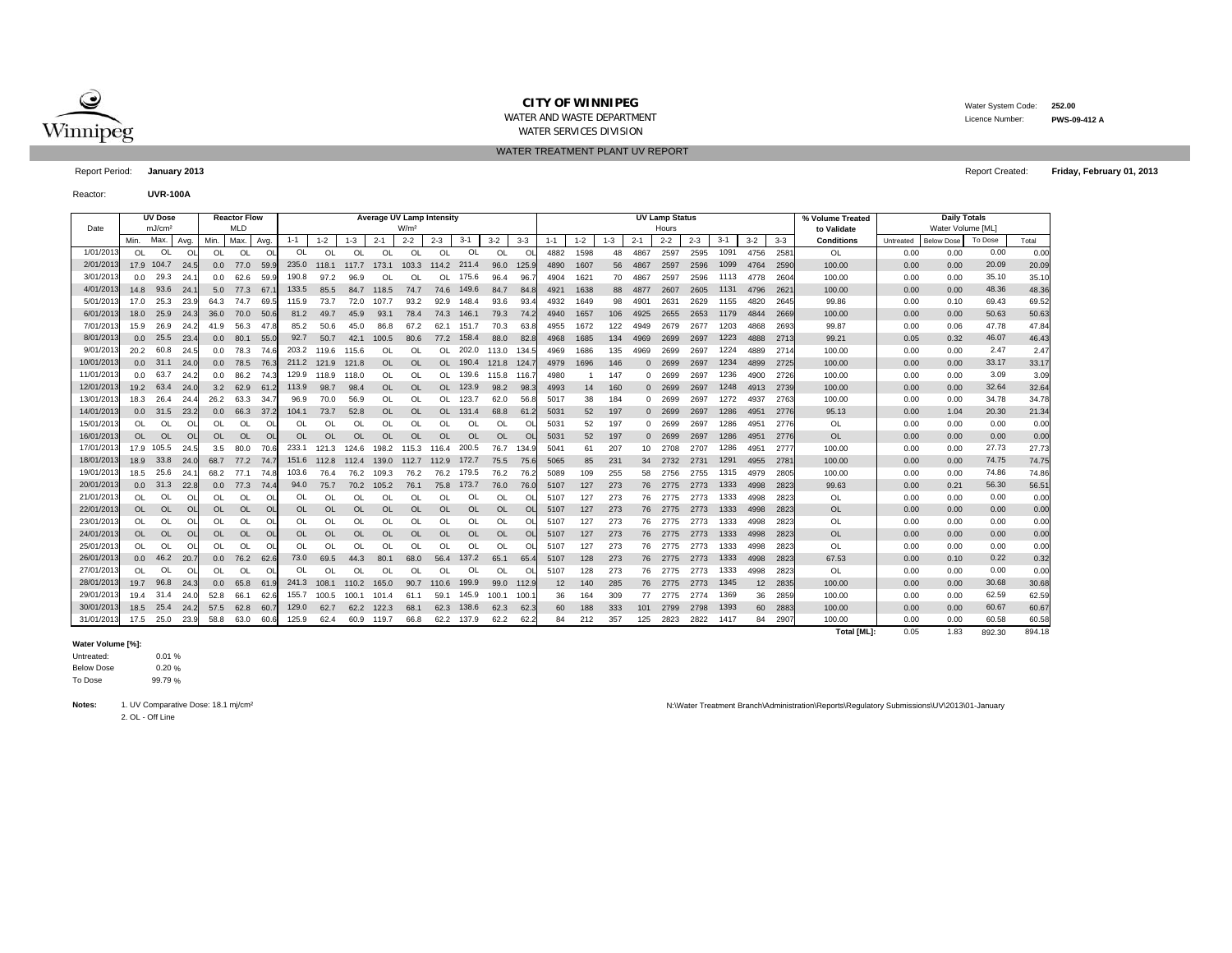

WATER AND WASTE DEPARTMENT

 Water System Code: **252.00** Licence Number:**PWS-09-412 A**

WATER SERVICES DIVISION WATER TREATMENT PLANT UV REPORT

Report Period: **January 2013** Report Created:

Reactor:**UVR-200A**

|            |                  | <b>UV Dose</b>     |           |               | <b>Reactor Flow</b> |         |           |           |           |           | <b>Average UV Lamp Intensity</b> |           |            |           |          |         |         |         |         | <b>UV Lamp Status</b> |                  |         |       |         | % Volume Treated   |           | <b>Daily Totals</b> |         |         |
|------------|------------------|--------------------|-----------|---------------|---------------------|---------|-----------|-----------|-----------|-----------|----------------------------------|-----------|------------|-----------|----------|---------|---------|---------|---------|-----------------------|------------------|---------|-------|---------|--------------------|-----------|---------------------|---------|---------|
| Date       |                  | mJ/cm <sup>2</sup> |           |               | <b>MLD</b>          |         |           |           |           |           | W/m <sup>2</sup>                 |           |            |           |          |         |         |         |         | Hours                 |                  |         |       |         | to Validate        |           | Water Volume [ML]   |         |         |
|            | Min.             | Max.               | Avg.      | <b>Min</b>    | Max.                | Avg.    | $1 - 1$   | $1 - 2$   | $1 - 3$   | $2 - 1$   | $2 - 2$                          | $2 - 3$   | $3 - 1$    | $3 - 2$   | $3 - 3$  | $1 - 1$ | $1 - 2$ | $1 - 3$ | $2 - 1$ | $2 - 2$               | $2 - 3$          | $3 - 1$ | $3-2$ | $3 - 3$ | <b>Conditions</b>  | Untreated | <b>Below Dose</b>   | To Dose | Total   |
| 1/01/201   | 18.8             | 25.1               | 23.8      | 67.9          | 89.6                | 78.     | 93.5      | 79.7      | 78.3      | 79.7      | 79.8                             |           | 79.6 172.6 | 79.7      | 79.6     | 2259    | 2258    | 2259    | 1765    | 1248                  | 3863             | 2285    | 2285  | 2285    | 100.00             | 0.00      | 0.00                | 78.19   | 78.19   |
| 2/01/201   | 0.0              | 30.4               | 22.6      | 0.0           | 72.3                | 69.5    | 89.3      | 71.1      | 63.8      | 71.1      | 71.2                             | 70.9      | 176.5      | 70.9      | 70.9     | 2275    | 2274    | 2275    | 1781    | 1264                  | 3879             | 2301    | 2301  | 2301    | 100.00             | 0.00      | 0.00                | 46.34   | 46.34   |
| 3/01/201   |                  | 17.7 112.8         | 24.2      | 0.0           | 83.8                | 81.5    | 199.7     | 132.6     | 149.7     | 194.4     | 204.9                            | 159.4     | 227.6      | 127.9     | 130.3    | 2285    | 2285    | 2285    | 1781    | 1265                  | 3879             | 2311    | 2312  | 231'    | 100.00             | 0.00      | 0.00                | 33.92   | 33.92   |
| 4/01/2013  | 0.0              | 29.2               | 24.0      | 0.0           | 84.0                | 81.5    | 153.3     | 130.6     | 131.3     | <b>OL</b> | OL                               | OL        | 187.5      | 130.5     | 130.5    | 2292    | 2291    | 2292    | 1781    | 1265                  | 3879             | 2318    | 2318  | 2318    | 100.00             | 0.00      | 0.00                | 22.81   | 22.81   |
| 5/01/201   | $\Omega$         | $\Omega$           | <b>OL</b> | <sup>OL</sup> | OL                  | OL      | $\Omega$  | OL        | $\Omega$  | OL        | OL                               | OL        | OL         | OL        | $\Omega$ | 2292    | 2291    | 2292    | 1781    | 1265                  | 3879             | 2318    | 2318  | 2318    | OL                 | 0.00      | 0.00                | 0.00    | 0.00    |
| 6/01/201   | 21.0             | 93.2               | $-24.3$   | 3.2           | 77.4                | 75.     | 99.8      | 76.7      | 76.7      | 80.2      | 77.2                             | 76.7      | 151.8      | 76.8      | 76.6     | 2310    | 2309    | 2310    | 1799    | 1283                  | 3897             | 2336    | 2336  | 2336    | 100.00             | 0.00      | 0.00                | 56.40   | 56.40   |
| 7/01/201   | 18.9             | 25.0               | 23.5      | 59.3          | 80.6                | 69.6    | 81.0      | 71.1      | 69.4      | 71.1      | 71.1                             | 67.9      | 149.9      | 71.1      | 71.      | 2334    | 2333    | 2334    | 1823    | 1307                  | 3921             | 2360    | 2360  | 2360    | 100.00             | 0.00      | 0.00                | 69.56   | 69.56   |
| 8/01/2013  |                  | $0.0$ 117.7        | 23.2      | 0.0           | 88.8                | 65.     | 115.7     | 82.1      | 100.2     | 80.1      | 79.6                             | 79.6      | 153.8      | 64.1      | 65.      | 2351    | 2351    | 2351    | 1841    | 1325                  | 3939             | 2374    | 2375  | 2374    | 99.93              | 0.02      | 0.02                | 48.19   | 48.22   |
| 9/01/201   |                  | $0.0$ 34.7         | 23.       | 0.0           | 88.1                | 84.6    | 140.3     | 106.2     | 111.7     | 105.4     | 105.3                            | 107.6     | 197.0      | 85.8      | 85.7     | 2374    | 2374    | 2375    | 1864    | 1348                  | 3962             | 2389    | 2389  | 2389    | 100.00             | 0.00      | 0.00                | 81.88   | 81.88   |
| 10/01/2013 |                  | 17.8 111.2         | 24.7      | 2.7           | 84.5                | 81.     | 198.1     | 130.6     | 132.5     | 96.7      | 87.4                             | 91.4      | 212.6      | 128.9     | 130.     | 2388    | 2388    | 2388    | 1865    | 1348                  | 3963             | 2402    | 2403  | 2402    | 100.00             | 0.00      | 0.00                | 46.18   | 46.18   |
| 11/01/201  | 0.0              | 86.5               | 24.3      | 0.0           | 87.9                | 66.     | 128.6     | 74.1      | 74.5      | 66.7      | 66.6                             | 66.6      | 157.5      | 73.2      | 73.6     | 2411    | 2411    | 2411    | 1885    | 1369                  | 3983             | 2425    | 2426  | 2425    | 99.91              | 0.03      | 0.03                | 63.49   | 63.54   |
| 12/01/2013 | 0.0              | 31.0               | 22.9      | 0.0           | 66.9                | 65.     | 111.6     | 66.5      | 62.1      | 66.8      | 66.9                             | 66.6      | 130.4      | 66.6      | 66.6     | 2422    | 2422    | 2422    | 1897    | 1380                  | 3995             | 2437    | 2437  | 2437    | 99.85              | 0.00      | 0.05                | 30.48   | 30.52   |
| 13/01/201  | 17.2             | 39.5               | 24.3      | 2.9           | 49.2                | 45.     | 66.7      | 51.9      | 30.7      | 73.5      | 73.6                             | 73.2      | 119.0      | 73.6      | 73.5     | 2422    | 2422    | 2423    | 1916    | 1400                  | 4014             | 2456    | 2456  | 2456    | 100.00             | 0.00      | 0.00                | 36.18   | 36.18   |
| 14/01/2013 |                  | $0.0$ 111.2        | 24.5      | 0.0           | 71.7                | $-44.5$ | 150.1     | 119.4     | 113.3     | 73.8      | 73.6                             | 73.0      | 127.0      | 72.8      | 73.2     | 2422    | 2422    | 2423    | 1925    | 1408                  | 4023             | 2465    | 2465  | 2465    | 100.00             | 0.00      | 0.00                | 16.70   | 16.70   |
| 15/01/201  | $\Omega$         | OL                 | ΩI        | 0L            | $\Omega$            | O       | OL        | $\Omega$  | $\Omega$  | $\Omega$  | $\Omega$                         | $\Omega$  | OL         | $\Omega$  |          | 2422    | 2422    | 2423    | 1925    | 1408                  | 4023             | 2465    | 2465  | 2465    | <b>OL</b>          | 0.00      | 0.00                | 0.00    | 0.00    |
| 16/01/2013 | <b>OL</b>        | <b>OL</b>          | OL        | <b>OL</b>     | <b>OL</b>           | OL      | <b>OL</b> | OL        | $\Omega$  | <b>OL</b> | OL                               | $\Omega$  | <b>OL</b>  | OL        | OL       | 2422    | 2422    | 2423    | 1925    | 1408                  | 4023             | 2465    | 2465  | 2465    | <b>OL</b>          | 0.00      | 0.00                | 0.00    | 0.00    |
| 17/01/2013 | OL               | OL                 | <b>OL</b> | OL            | OL                  | OL      | OL        | OL        | <b>OL</b> | OL        | OL                               | OL        | OL         | OL        | OL       | 2422    | 2422    | 2423    | 1925    | 1408                  | 4023             | 2465    | 2465  | 2465    | <b>OL</b>          | 0.00      | 0.00                | 0.00    | 0.00    |
| 18/01/2013 | OL               | <b>OL</b>          | $\Omega$  | <b>OL</b>     | OL                  | OL      | <b>OL</b> | $\Omega$  | OL        | $\Omega$  | OL                               | OL        | <b>OL</b>  | OL        | OL       | 2422    | 2422    | 2423    | 1925    | 1408                  | 4023             | 2465    | 2465  | 2465    | <b>OL</b>          | 0.00      | 0.00                | 0.00    | 0.00    |
| 19/01/2013 | OL               | OL                 | OL        | <b>OL</b>     | OL                  | OL      | OL        | <b>OI</b> | $\Omega$  | OL        | OL                               | OL        | OL         | OL        | $\Omega$ | 2422    | 2422    | 2423    | 1925    | 1408                  | 4023             | 2465    | 2465  | 2465    | OL                 | 0.00      | 0.00                | 0.00    | 0.00    |
| 20/01/2013 |                  | 19.1 116.6         | 24.3      | 2.2           | 82.1                | 80.0    | 206.4     | 127.8     | 148.5     | 156.2     | 127.6                            | 126.1     | 202.5      | 80.4      | 113.     | 2428    | 2428    | 2429    | 1931    | 1414                  | 4029             | 2465    | 2466  | 2465    | 100.00             | 0.00      | 0.00                | 19.36   | 19.36   |
| 21/01/201  | 20.3             | 32.3               | 24.       | 78.2          | 81.7                | 80.     | 156.0     | 118.5     | 119.2     | 121.0     | 124.0                            | 118.3     | 117.7      | 81.2      | 81       | 2452    | 2452    | 2453    | 1955    | 1438                  | 4053             | 2471    | 2471  | 247     | 100.00             | 0.00      | 0.00                | 80.06   | 80.06   |
| 22/01/201  | 21.1             | 24.7               | 24.3      | 77.9          | 82.0                | 80      | 119.6     | 81.6      | 81.6      | 81.6      | 99.9                             | 81.5      | 98.9       | 81.6      | 81.      | 2476    | 2476    | 2477    | 1979    | 1462                  | 4077             | 2495    | 2495  | 2495    | 100.00             | 0.00      | 0.00                | 80.13   | 80.13   |
| 23/01/201  | 21.0             | 24.8               | 24.2      | 78.1          | 82.2                | 80.0    | 112.5     | 81.5      | 81<br>.5  | 81.5      | 96.                              | 81.4      | 85.2       | 81.4      | 81.      | 2500    | 2500    | 2501    | 2003    | 1486                  | 410 <sup>°</sup> | 2519    | 2519  | 2519    | 100.00             | 0.00      | 0.00                | 80.04   | 80.04   |
| 24/01/201  | 21.0             | 24.7               | 24.3      | 78.1          | 81.9                | 80.0    | 112.6     | 81.5      | 81.4      | 81.4      | 95.4                             | 81.3      | 85.0       | 81.4      | 81.3     | 2524    | 2524    | 2525    | 2027    | 1510                  | 4125             | 2543    | 2543  | 2543    | 100.00             | 0.00      | 0.00                | 79.97   | 79.97   |
| 25/01/201  | 21.0             | 24.8               | 24.3      | 72.6          | 81.9                | 79.5    | 111.9     | 81.0      | 80.9      | 81.0      | 95.4                             | 80.9      | 91.0       | 80.8      | 80.8     | 2548    | 2548    | 2549    | 2051    | 1534                  | 4149             | 2567    | 2567  | 2567    | 100.00             | 0.00      | 0.00                | 79.48   | 79.48   |
| 26/01/2013 | 0.0 <sub>0</sub> | 33.6               | 24.3      | 0.0           | 81.5                | 79.6    | 111.7     | 81.4      | 81.1      | 81.9      | 95.0                             | 81.1      | 102.7      | 81.2      | 81.      | 2558    | 2557    | 2558    | 2060    | 1544                  | 4158             | 2576    | 2577  | 2576    | 100.00             | 0.00      | 0.00                | 31.23   | 31.23   |
| 27/01/201  | OL               | OL                 | ΩI        | 0L            | OL                  | O       | OL        | $\Omega$  | $\Omega$  | $\Omega$  | $\Omega$                         | $\Omega$  | OL         | $\Omega$  | $\Omega$ | 2558    | 2557    | 2558    | 2060    | 1544                  | 4158             | 2576    | 2577  | 2576    | <b>OL</b>          | 0.00      | 0.00                | 0.00    | 0.00    |
| 28/01/2013 | <b>OL</b>        | <b>OL</b>          | OL        | OL            | OL                  | OL      | OL        | OL        | $\Omega$  | <b>OL</b> | <b>OL</b>                        | <b>OL</b> | <b>OL</b>  | OL        | $\Omega$ | 2558    | 2557    | 2558    | 2060    | 1544                  | 4158             | 2576    | 2577  | 2576    | <b>OL</b>          | 0.00      | 0.00                | 0.00    | 0.00    |
| 29/01/201  | OL               | OL                 | <b>OL</b> | <sup>OL</sup> | OL                  | OL      | OL        | $\Omega$  | $\Omega$  | OL        | OL                               | OL        | OL         | OL        | OL       | 2558    | 2557    | 2558    | 2060    | 1544                  |                  | 2576    | 2577  | 2576    | OL                 | 0.00      | 0.00                | 0.00    | 0.00    |
| 30/01/2013 | <b>OL</b>        | <b>OL</b>          | <b>OL</b> | <b>OL</b>     | <b>OL</b>           | OL      | OL        | <b>OL</b> | <b>OL</b> | <b>OL</b> | OL                               | OL        | <b>OL</b>  | <b>OL</b> | OL       | 2558    | 2557    | 2558    | 2060    | 1544                  | 4158             | 2576    | 2577  | 2576    | <b>OL</b>          | 0.00      | 0.00                | 0.00    | 0.00    |
| 31/01/201  | OL               | OL                 | OL        | OL            | OL                  | OL      | OL        | OL        | $\Omega$  | OL        | OL                               | OL        | OL         | OL        |          | 2558    | 2557    | 2558    | 2060    | 1544                  | 4158             | 2576    | 2577  | 2576    | OL                 | 0.00      | 0.00                | 0.00    | 0.00    |
|            |                  |                    |           |               |                     |         |           |           |           |           |                                  |           |            |           |          |         |         |         |         |                       |                  |         |       |         | <b>Total [ML]:</b> | 0.05      | 0.09                | 1080.57 | 1080.71 |

## **Water Volume [%]:**

0.00 %  $1 %$ 9 % Untreated: Below Dose To Dose

**Notes:**

2. OL - Off Line

1. UV Comparative Dose: 18.1 mj/cm² N:\Water Treatment Branch\Administration\Reports\Regulatory Submissions\UV\2013\01-January

**Friday, February 01, 2013**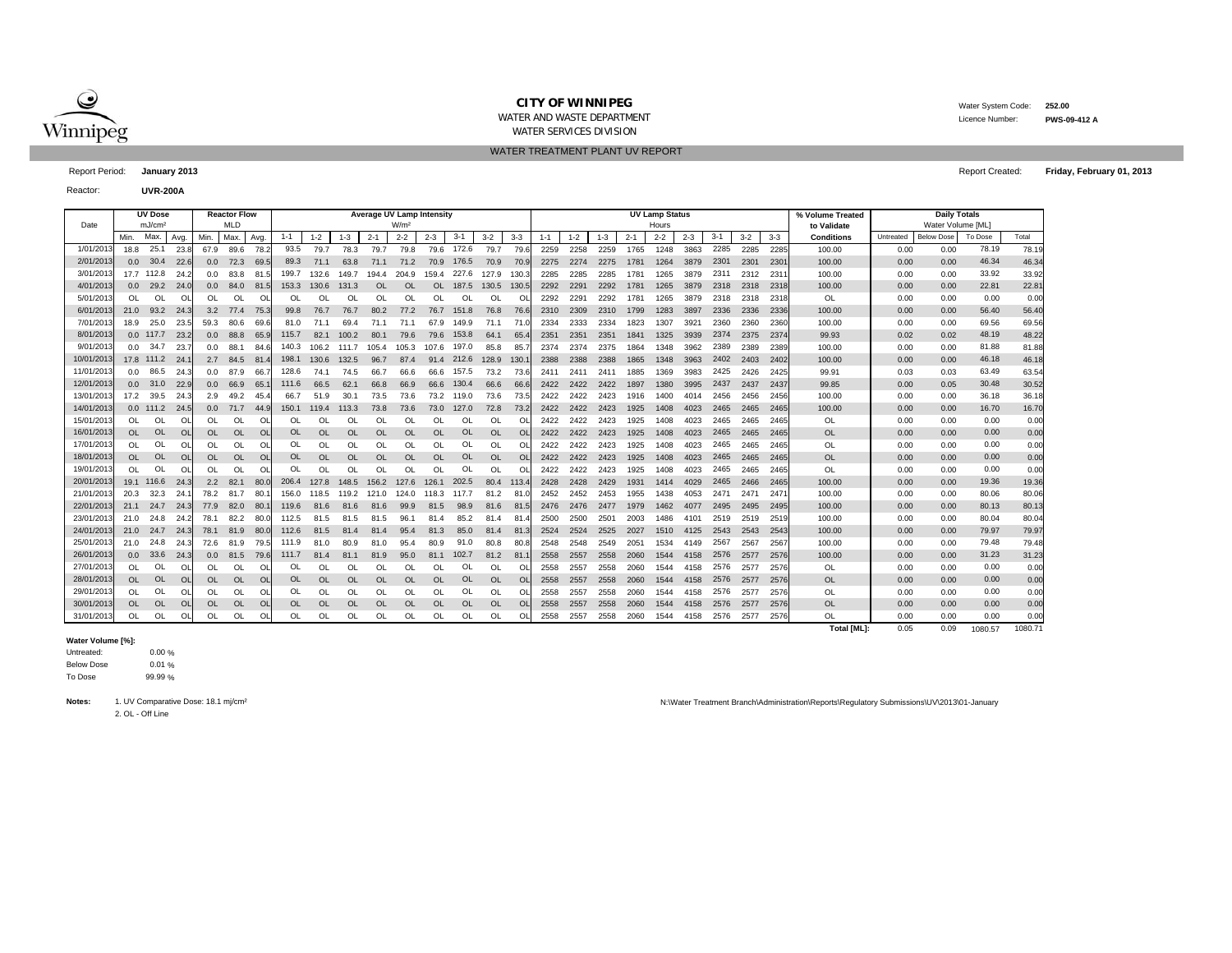

WATER AND WASTE DEPARTMENT

WATER SERVICES DIVISION WATER TREATMENT PLANT UV REPORT  Water System Code: **252.00** Licence Number:

**PWS-09-412 A**

**Friday, February 01, 2013**

Report Period: **January 2013** Report Created:

Reactor:**UVR-300A**

|           |           | <b>UV Dose</b>             | <b>Average UV Lamp Intensity</b><br><b>Reactor Flow</b><br>MLD<br>W/m <sup>2</sup> |               |           |                |           |           |          |           |           |           |           |           | <b>UV Lamp Status</b> |         |         |         |         | % Volume Treated |         | <b>Daily Totals</b> |         |         |                                  |           |                                        |         |        |
|-----------|-----------|----------------------------|------------------------------------------------------------------------------------|---------------|-----------|----------------|-----------|-----------|----------|-----------|-----------|-----------|-----------|-----------|-----------------------|---------|---------|---------|---------|------------------|---------|---------------------|---------|---------|----------------------------------|-----------|----------------------------------------|---------|--------|
| Date      | Min.      | mJ/cm <sup>2</sup><br>Max. | Avg.                                                                               | Min.          | Max       | Ava            | $1 - 1$   | $1 - 2$   | $1 - 3$  | $2 - 1$   | $2 - 2$   | $2 - 3$   | $3 - 1$   | $3 - 2$   | $3-3$                 | $1 - 1$ | $1 - 2$ | $1 - 3$ | $2 - 1$ | Hours<br>$2 - 2$ | $2 - 3$ | $3 - 1$             | $3 - 2$ | $3 - 3$ | to Validate<br><b>Conditions</b> | Untreated | Water Volume [ML]<br><b>Below Dose</b> | To Dose | Total  |
| 1/01/201  | 21.1      | 26.0                       | 24.3                                                                               | 41.0          | 57.3      | 49.6           | 94.4      | 80.0      | 87.1     | OL        | OL        | OL        | 79.9      | 80.0      | 80.                   | 3585    | 3585    | 3584    | 3889    | 3889             | 3889    | 3892                | 3891    | 389'    | 100.00                           | 0.00      | 0.00                                   | 49.53   | 49.53  |
| 2/01/201  | 21.1      | 26.0                       | 24.2                                                                               | 41.4          | 62.5      | 57             | 91.9      | 92.0      | 91.9     | <b>OL</b> | <b>OL</b> | <b>OL</b> | 92.0      | 92.0      | 92.0                  | 3609    | 3609    | 3608    | 3889    | 3889             | 3889    | 3916                | 3915    | 3915    | 100.00                           | 0.00      | 0.00                                   | 57.06   | 57.06  |
| 3/01/201  | 21.4      | 25.4                       | 24.3                                                                               | 41.4          | 62.4      | 55.3           | 89.2      | 89.3      | 89.4     | OL        | OL        | OL        | 89.3      | 89.3      | 89.                   | 3633    | 3633    | 3632    | 3889    | 3889             | 3889    | 3940                | 3939    | 3939    | 100.00                           | 0.00      | 0.00                                   | 55.34   | 55.34  |
| 4/01/201  | 0.0       | 27.9                       | 24.3                                                                               | 0.0           | 61.7      | 54.            | 88.2      | 88.1      | 88.2     | OL        | $\Omega$  | <b>OL</b> | 88.4      | 88.4      | 87.                   | 3648    | 3647    | 3647    | 3889    | 3889             | 3889    | 3954                | 3954    | 3954    | 100.00                           | 0.00      | 0.00                                   | 34.04   | 34.04  |
| 5/01/201  | $\Omega$  | OL                         | OL                                                                                 | <sup>OL</sup> | $\Omega$  | OL             | OL        | OL.       | O        | OL        | $\Omega$  | OL        | OL        | $\Omega$  | O                     | 3648    | 3647    | 3647    | 3889    | 3889             | 3889    | 3954                | 3954    | 3954    | OL                               | 0.00      | 0.00                                   | 0.00    | 0.00   |
| 6/01/201  | <b>OL</b> | <b>OL</b>                  | $\Omega$                                                                           | <b>OL</b>     | <b>OL</b> | <b>OI</b>      | OL        | OL        | OL       | OL        | <b>OL</b> | <b>OL</b> | OL        | OL        | $\Omega$              | 3648    | 3648    | 3647    | 3889    | 3889             | 3889    | 3955                | 3954    | 3954    | <b>OL</b>                        | 0.00      | 0.00                                   | 0.00    | 0.00   |
| 7/01/201  | 17.8      | 36.9                       | 24.6                                                                               | 4.6           | 44.5      | 42.            | 68.2      | 54.9      | 54.5     | 83.7      | 63.4      | 55.7      | 43.9      | 51.2      | 41.                   | 3657    | 3656    | 3656    | 3898    | 3898             | 3898    | 3960                | 3960    | 3960    | 99.82                            | 0.00      | 0.03                                   | 15.61   | 15.64  |
| 8/01/201  | 20.3      | 34.6                       | 24.3                                                                               | 26.0          | 84.5      | 46.9           | 71.2      | 70.3      | 70.2     | 99.8      | 74.9      | 70.3      | 69.2      | 69.3      | 69.                   | 3681    | 3680    | 3680    | 3922    | 3922             | 3922    | 3964                | 3963    | 3963    | 100.00                           | 0.00      | 0.00                                   | 46.91   | 46.91  |
| 9/01/201  | 17.6      | 33.6                       | 24.4                                                                               | 42.2          | 70.2      | 61             | 73.3      | 68.0      | 68.0     | 106.3     | 80.4      | 68.0      | 64.8      | 64.8      | 64.                   | 3705    | 3704    | 3704    | 3946    | 3946             | 3946    | 3984                | 3984    | 3983    | 100.00                           | 0.00      | 0.00                                   | 61.16   | 61.16  |
| 10/01/201 | 21.1      | 25.3                       | 24.3                                                                               | 41.2          | 56.3      | 52.3           | 84.3      | 84.3      | 84.3     | 109.5     | 84.3      | 84.3      | <b>OL</b> | <b>OL</b> | $\Omega$              | 3729    | 3728    | 3728    | 3970    | 3970             | 3970    | 3984                | 3984    | 3983    | 100.00                           | 0.00      | 0.00                                   | 52.20   | 52.20  |
| 11/01/201 | 0.0       | 80.8                       | 24.4                                                                               | 0.0           | 69.7      | 63.            | 75.5      | 69.4      | 69.3     | 114.1     | 82.7      | 69.4      | 67.7      | 67.4      | 67                    | 3751    | 375'    | 3751    | 3993    | 3993             | 3993    | 4004                | 4003    | 4003    | 99.95                            | 0.01      | 0.01                                   | 60.44   | 60.47  |
| 12/01/201 | 20.7      | 25.8                       | 24.                                                                                | 57.9          | 70.6      | 67.            | 73.2      | 68.5      | 68.5     | 113.7     | 79.6      | 68.5      | 68.6      | 68.5      | 68.                   | 3775    | 3775    | 3775    | 4017    | 4017             | 4017    | 4028                | 4027    | 4027    | 100.00                           | 0.00      | 0.00                                   | 67.02   | 67.02  |
| 13/01/201 | 18.6      | 25.5                       | 24.                                                                                | 52.1          | 70.2      | 59.            | 89.4      | 87.7      | 87.7     | 113.2     | 90.2      | 87.8      | 68.6      | 68.6      | 68.                   | 3799    | 3799    | 3799    | 4041    | 4041             | 4041    | 4033                | 4033    | 4033    | 100.00                           | 0.00      | 0.00                                   | 59.55   | 59.55  |
| 14/01/201 | 21.3      | 29.0                       | 24.3                                                                               | 18.2          | 59.8      | 48.2           | 86.5      | 82.0      | 80.2     | 118.4     | 86.6      | 78.0      | <b>OL</b> | $\Omega$  | $\Omega$              | 3823    | 3823    | 3823    | 4065    | 4065             | 4065    | 4033                | 4033    | 4033    | 100.00                           | 0.00      | 0.00                                   | 48.15   | 48.15  |
| 15/01/201 | 21.3      | 25.9                       | 24.3                                                                               | 38.7          | 53.9      | 50.6           | 84.6      | 81.8      | 81.9     | 117.6     | 82.1      | 81.8      | OL        | $\Omega$  | $\Omega$              | 3847    | 3847    | 3847    | 4089    | 4089             | 4089    | 4033                | 4033    | 4033    | 100.00                           | 0.00      | 0.00                                   | 50.63   | 50.63  |
| 16/01/201 | 21.1      | 25.1                       | 24.3                                                                               | 47.7          | 53.8      | 50.8           | 94.7      | 82.0      | 82.2     | 120.2     | 84.6      | 82.1      | OL        | OL        | <b>OL</b>             | 3871    | 3871    | 3871    | 4113    | 4113             | 4113    | 4033                | 4033    | 4033    | 100.00                           | 0.00      | 0.00                                   | 50.75   | 50.75  |
| 17/01/201 | 0.0       | 32.7                       | 24.3                                                                               | 0.0           | 53.7      | 51.            | 107.7     | 82.6      | 82.7     | 124.5     | 90.0      | 82.6      | OL        | OL        | O                     | 3886    | 3886    | 3886    | 4128    | 4128             | 4127    | 4033                | 4033    | 4033    | 100.00                           | 0.00      | 0.00                                   | 31.20   | 31.20  |
| 18/01/201 | $\Omega$  | <b>OL</b>                  | <b>OL</b>                                                                          | <b>OL</b>     | <b>OL</b> | <b>OL</b>      | OL        | OL.       | OL       | <b>OL</b> | <b>OL</b> | <b>OL</b> | OL        | OL        | $\Omega$              | 3886    | 3886    | 3886    | 4128    | 4128             | 4127    | 4033                | 4033    | 4033    | <b>OL</b>                        | 0.00      | 0.00                                   | 0.00    | 0.00   |
| 19/01/201 | $\Omega$  | OL                         | OL                                                                                 | $\Omega$      | OL        | OL             | OL        | OL.       | Ol       | OL        | OL        | OL        | OL        | $\Omega$  | O                     | 3886    | 3886    | 3886    | 4128    | 4128             | 4127    | 4033                | 4033    | 4033    | <b>OL</b>                        | 0.00      | 0.00                                   | 0.00    | 0.00   |
| 20/01/201 | $\Omega$  | <b>OL</b>                  | OL                                                                                 | <b>OL</b>     | <b>OL</b> | $\overline{O}$ | <b>OL</b> | OL        | OL       | OL        | OL        | <b>OL</b> | OL        | $\Omega$  | $\Omega$              | 3886    | 3886    | 3886    | 4128    | 4128             | 4127    | 4033                | 4033    | 4033    | <b>OL</b>                        | 0.00      | 0.00                                   | 0.00    | 0.00   |
| 21/01/201 | OL        | OL                         | OL                                                                                 | OL            | OL        | O              | OL        | OL        | Ol       | OL        | OL        | OL        | OL        | OI        | $\Omega$              | 3886    | 3886    | 3886    | 4128    | 4128             | 4127    | 4033                | 4033    | 4033    | OL                               | 0.00      | 0.00                                   | 0.00    | 0.00   |
| 22/01/201 | <b>OL</b> | <b>OL</b>                  | OL                                                                                 | <b>OL</b>     | <b>OL</b> | OL             | <b>OL</b> | <b>OL</b> | OL       | <b>OL</b> | OL        | <b>OL</b> | OL        | OL        | <sup>Ol</sup>         | 3886    | 3886    | 3886    | 4128    | 4128             | 4127    | 4033                | 4033    | 4033    | <b>OL</b>                        | 0.00      | 0.00                                   | 0.00    | 0.00   |
| 23/01/201 | $\Omega$  | OL                         | <b>OL</b>                                                                          | <b>OL</b>     | OL        | OL             | OL        | OL        | Ol       | OL        | OL        | OL        | OL        | $\Omega$  | $\Omega$              | 3886    | 3886    | 3886    | 4128    | 4128             | 4127    | 4033                | 4033    | 4033    | OL                               | 0.00      | 0.00                                   | 0.00    | 0.00   |
| 24/01/201 |           | <b>OL</b>                  | <b>OL</b>                                                                          | 0L            | <b>OL</b> | <b>OL</b>      | <b>OL</b> | OL        | OL       | <b>OL</b> | <b>OL</b> | <b>OL</b> | <b>OL</b> | OL        | <sup>Ol</sup>         | 3886    | 3886    | 3886    | 4128    | 4128             | 4127    | 4033                | 4033    | 4033    | <b>OL</b>                        | 0.00      | 0.00                                   | 0.00    | 0.00   |
| 25/01/201 | 0.0       | 47.1                       | 24.7                                                                               | 0.0           | 47.3      | 44.            | 62.7      | 46.5      | 47.2     | 87.9      | 52.4      | 47.6      | 46.4      | 46.4      | 45.                   | 3894    | 3893    | 3893    | 4135    | 4135             | 4135    | 4040                | 4040    | 4040    | 100.00                           | 0.00      | 0.00                                   | 13.77   | 13.77  |
| 26/01/201 |           | <b>OL</b>                  | <b>OL</b>                                                                          | OL            | <b>OL</b> | <b>OL</b>      | OL        | $\Omega$  | $\Omega$ | <b>OL</b> | $\Omega$  | $\Omega$  | OL        | $\Omega$  | $\Omega$              | 3894    | 3893    | 3893    | 4135    | 4135             | 4135    | 4040                | 4040    | 4040    | <b>OL</b>                        | 0.00      | 0.00                                   | 0.00    | 0.00   |
| 27/01/201 | $\Omega$  | OL                         | $\Omega$                                                                           | <sup>OL</sup> | $\Omega$  | $\Omega$       | OL        | OL.       | ΩI       | $\Omega$  | $\Omega$  | $\Omega$  | OL        | $\Omega$  | $\Omega$              | 3894    | 3893    | 3893    | 4135    | 4135             | 4135    | 4040                | 4040    | 4040    | OL                               | 0.00      | 0.00                                   | 0.00    | 0.00   |
| 28/01/201 | 0.0       | 50.4                       | 24.3                                                                               | 0.0           | 97.4      | 75.            | 79.1      | 76.7      | 77.2     | 91.9      | 77.2      | 77.3      | 77.2      | 77.3      | 77.                   | 3902    | 3902    | 3902    | 4144    | 4144             | 4144    | 4049                | 4049    | 4049    | 99.87                            | 0.00      | 0.04                                   | 27.99   | 28.03  |
| 29/01/201 | 19.4      | 61.7                       | 24.3                                                                               | 4.4           | 70.4      | 67             | 69.2      | 68.3      | 68.      | 89.8      | 68.6      | 68.6      | 68.5      | 68.6      | 68.                   | 3910    | 3910    | 3910    | 4152    | 4152             | 4151    | 4057                | 4057    | 4057    | 100.00                           | 0.00      | 0.00                                   | 21.34   | 21.34  |
| 30/01/201 | 20.8      | 25.8                       | 24.3                                                                               | 62.5          | 70.5      | 67.3           | 79.4      | 68.8      | 68.9     | 100.3     | 68.8      | 68.8      | 68.8      | 68.8      | 68.9                  | 3934    | 3934    | 3934    | 4176    | 4176             | 4175    | 4081                | 4081    | 408'    | 100.00                           | 0.00      | 0.00                                   | 67.37   | 67.37  |
| 31/01/201 | 20.7      | 26.0                       | 24.3                                                                               | 62.3          | 70.8      | 67.            | 89.0      | 68.9      | 71.0     | 103.6     | 69.8      | 68.9      | 68.8      | 68.9      | 69.                   | 3958    | 3958    | 3958    | 4200    | 4200             | 4199    | 4105                | 4105    | 4105    | 100.00                           | 0.00      | 0.00                                   | 67.41   | 67.41  |
|           |           |                            |                                                                                    |               |           |                |           |           |          |           |           |           |           |           |                       |         |         |         |         |                  |         |                     |         |         | <b>Total [ML]:</b>               | 0.01      | 0.08                                   | 937.47  | 937.56 |

## **Water Volume [%]:**

0.00 %  $1 %$ 9 % Untreated: Below Dose To Dose

**Notes:**

2. OL - Off Line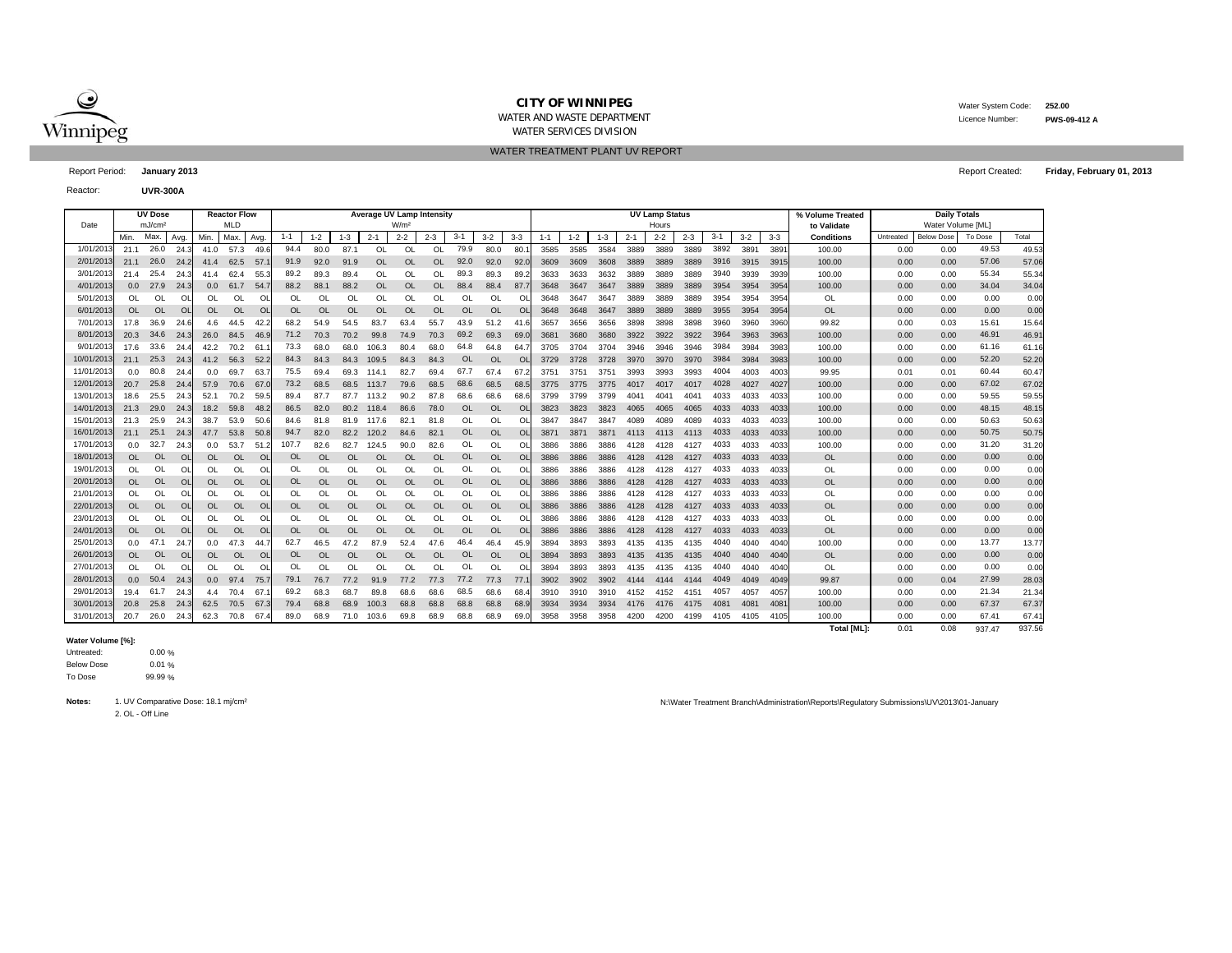

WATER AND WASTE DEPARTMENT

WATER SERVICES DIVISION WATER TREATMENT PLANT UV REPORT  Water System Code: **252.00** Licence Number:**PWS-09-412 A**

**Friday, February 01, 2013**

Report Period: **January 2013** Report Created:

Reactor:**UVR-400A**

|            |                  | <b>UV Dose</b>     |      |           | <b>Reactor Flow</b> |           | <b>Average UV Lamp Intensity</b> |           |           |                  |           |           |               |           |           |     |         |         |         | <b>UV Lamp Status</b> |         |         |         | % Volume Treated | <b>Daily Totals</b> |           |                   |                |        |
|------------|------------------|--------------------|------|-----------|---------------------|-----------|----------------------------------|-----------|-----------|------------------|-----------|-----------|---------------|-----------|-----------|-----|---------|---------|---------|-----------------------|---------|---------|---------|------------------|---------------------|-----------|-------------------|----------------|--------|
| Date       |                  | mJ/cm <sup>2</sup> |      |           | MLD                 |           |                                  |           |           | W/m <sup>2</sup> |           |           |               |           |           |     |         |         |         | Hours                 |         |         |         |                  | to Validate         |           | Water Volume [ML] |                |        |
|            | Min.             | Max.               | Avg. | Min.      | Max.                | Avg       | $1 - 1$                          | $1 - 2$   | $1 - 3$   | $2 - 1$          | $2 - 2$   | $2 - 3$   | $3 - 1$       | $3 - 2$   | $3 - 3$   |     | $1 - 2$ | $1 - 3$ | $2 - 1$ | $2 - 2$               | $2 - 3$ | $3 - 1$ | $3 - 2$ | $3 - 3$          | <b>Conditions</b>   | Untreated | <b>Below Dose</b> | <b>To Dose</b> | Total  |
| 1/01/201   | $\Omega$         | OL                 | OL   | OL        | $\Omega$            | O         | <b>OL</b>                        | $\Omega$  | <b>OL</b> | $\Omega$         | OL        | OL        | OL            | OL        | $\Omega$  | 283 | 282     | 42      | 735     | 735                   | 736     | 714     | 4714    | 715              | OL                  | 0.00      | 0.00              | 0.00           | 0.00   |
| 2/01/2013  | <b>OL</b>        | OL                 | OL   | OL        | <b>OL</b>           | OL        | <b>OL</b>                        | OL        | <b>OL</b> | <b>OL</b>        | OL        | <b>OL</b> | OL            | <b>OL</b> | <b>OL</b> | 283 | 282     | 42      | 735     | 735                   | 736     | 714     | 4714    | 715              | <b>OL</b>           | 0.00      | 0.00              | 0.00           | 0.00   |
| 3/01/2013  | $\Omega$         | OL                 | OL   | OL        | OL                  | O         | <b>OL</b>                        | $\Omega$  | <b>OL</b> | OL               | $\Omega$  | OL        | OL            | OL        | $\Omega$  | 283 | 282     | 42      | 735     | 735                   | 736     | 714     | 4714    | 715              | OL                  | 0.00      | 0.00              | 0.00           | 0.00   |
| 4/01/2013  | 22.3             | 63.9               | 24.5 | 0.0       | 61.2                | -54.      | 107.0                            | 93.3      | 87.2      | 93.7             | 87.7      | 88.4      | 87.8          | 106.0     | 128.5     | 292 | 292     | 51      | 745     | 744                   | 745     | 715     | 4714    | 715              | 100.00              | 0.00      | 0.00              | 20.62          | 20.62  |
| 5/01/2013  | 18.4             | 33.9               | 24.3 | 51.6      | 59.2                | 55.       | 70.6                             | 70.6      | 71.1      | 75.7             | 76.1      | 76.1      | 79.0          | 80.6      | 78.       | 309 | 309     | 69      | 769     | 768                   | 769     | 731     | 473'    | 732              | 100.00              | 0.00      | 0.00              | 55.13          | 55.13  |
| 6/01/201   | 0.0 <sub>0</sub> | 30.8               | 22.6 | 0.0       | 59.6                | 56.9      | <b>OL</b>                        | OL        | <b>OL</b> | 81.9             | 91.5      | 85.6      | 91.6          | 91.6      | 91.5      | 309 | 309     | 69      | 775     | 774                   | 775     | 738     | 4737    | 738              | 100.00              | 0.00      | 0.00              | 14.56          | 14.56  |
| 7/01/201   | 0.0              | 34.7               | 22.  | 0.0       | 46.2                | 41.       | 45.5                             | 45.2      | 24.7      | 50.8             | 59.9      | 52.0      | 62.7          | 63.8      | 63.       | 309 | 309     | 69      | 775     | 775                   | 775     | 738     | 4738    | 738              | 100.00              | 0.00      | 0.00              | 0.33           | 0.33   |
| 8/01/2013  | OL.              | OL                 | OL   | OL.       | OL                  | <b>OL</b> | <b>OL</b>                        | <b>OL</b> | <b>OL</b> | <b>OL</b>        | <b>OL</b> | <b>OL</b> | OL            | <b>OL</b> | <b>OL</b> | 309 | 309     | 69      | 775     | 775                   | 775     | 738     | 4738    | 738              | <b>OL</b>           | 0.00      | 0.00              | 0.00           | 0.00   |
| 9/01/2013  | OL               | OL                 | OL   | <b>OL</b> | OL                  | Ol        | OL                               | OL        | OL        | OL               | OL        | OL        | OL            | OL        | OL        | 309 | 309     | 69      | 775     | 775                   | 775     | 738     | 4738    | 738              | OL                  | 0.00      | 0.00              | 0.00           | 0.00   |
| 10/01/2013 | OL.              | <b>OL</b>          | OL   | <b>OL</b> | <b>OL</b>           | OL        | 0L                               | OL        | <b>OL</b> | <b>OL</b>        | <b>OL</b> | <b>OL</b> | <b>OL</b>     | <b>OL</b> | OL        | 309 | 309     | 69      | 775     | 775                   | 775     | 738     | 4738    | 738              | <b>OL</b>           | 0.00      | 0.00              | 0.00           | 0.00   |
| 11/01/2013 | <b>OL</b>        | OL                 | OL   | OL        | OL                  | O         | OL                               | <b>OL</b> | <b>OL</b> | OL               | OL        | OL        | <sup>OL</sup> | OL        | OL        | 310 | 309     | 69      | 775     | 775                   | 775     | 738     | 4738    | 738              | OL                  | 0.00      | 0.00              | 0.00           | 0.00   |
| 12/01/2013 | OL.              | OL                 | OL   | <b>OL</b> | <b>OL</b>           | OL        | <b>OL</b>                        | <b>OL</b> | <b>OL</b> | <b>OL</b>        | <b>OL</b> | <b>OL</b> | <b>OL</b>     | OL        | OL        | 310 | 309     | 69      | 775     | 775                   | 775     | 738     | 4738    | 738              | <b>OL</b>           | 0.00      | 0.00              | 0.00           | 0.00   |
| 13/01/2013 | OL               | OL                 | OL   | OL        | $\Omega$            | O         | OL                               | <b>OI</b> | $\Omega$  | $\Omega$         | $\Omega$  | OL.       | <b>Ol</b>     | $\Omega$  | $\Omega$  | 310 | 309     | 69      | 775     | 775                   | 775     | 738     | 4738    | 738              | OL                  | 0.00      | 0.00              | 0.00           | 0.00   |
| 14/01/2013 | 0.0 <sub>0</sub> | 63.9               | 24.8 | 4.8       | 57.5                | 50.       | 91.2                             | 70.8      | 63.6      | 65.5             | 52.1      | 70.9      | 87.7          | 84.7      | 106.7     | 325 | 325     | 84      | 791     | 790                   | 791     | 753     | 4753    | 754              | 100.00              | 0.00      | 0.00              | 31.91          | 31.91  |
| 15/01/2013 | 19.6             | 26.7               | 24.4 | 41.8      | 57.0                | 54.       | 59.6                             | 56.0      | 55.9      | 56.1             | 56.0      | 56.0      | 74.3          | 73.7      | 83.6      | 349 | 349     | 108     | 815     | 814                   | 815     | 777     | 4777    | 778              | 100.00              | 0.00      | 0.00              | 54.40          | 54.40  |
| 16/01/2013 | 19.8             | 25.4               | 24.4 | 52.1      | 58.1                | 55.2      | 57.0                             | 56.9      | 56.8      | 56.9             | 56.8      | 56.9      | 73.6          | 74.3      | 82.5      | 373 | 373     | 132     | 839     | 838                   | 839     | 801     | 480'    | 802              | 100.00              | 0.00      | 0.00              | 55.25          | 55.25  |
| 17/01/2013 | 19.0             | 30.7               | 24.4 | 33.6      | 64.9                | 55.3      | 57.2                             | 57.7      | 57.0      | 57.0             | 56.9      | 57.0      | 75.2          | 74.7      | 83.       | 397 | 397     | 156     | 863     | 862                   | 863     | 825     | 4825    | 826              | 100.00              | 0.00      | 0.00              | 55.33          | 55.33  |
| 18/01/2013 | 19.3             | 25.8               | 24.5 | 45.6      | 51.8                | 48.0      | 49.8                             | 49.8      | 49.6      | 49.7             | 49.8      | 49.8      | 79.6          | 85.2      | 91.2      | 421 | 421     | 180     | 887     | 886                   | 887     | 849     | 4849    | 850              | 100.00              | 0.00      | 0.00              | 48.03          | 48.03  |
| 19/01/2013 | 19.8             | 25.8               | 24.5 | 45.3      | 51.7                | 47.9      | 49.7                             | 49.7      | 49.5      | 49.6             | 49.7      | 50.2      | 88.8          | 91.4      | 112.6     | 445 | 445     | 204     | 911     | 910                   | 911     | 873     | 4873    | 874              | 100.00              | 0.00      | 0.00              | 47.93          | 47.93  |
| 20/01/2013 | 19.6             | 26.8               | 24.5 | 36.9      | 51.4                | 47.7      | 49.6                             | 49.5      | 49.3      | 49.4             | 49.4      | 53.7      | 91.6          | 89.4      | 120.9     | 469 | 469     | 228     | 935     | 934                   | 935     | 897     | 4897    | 898              | 100.00              | 0.00      | 0.00              | 47.68          | 47.68  |
| 21/01/2013 | 19.7             | 25.9               | 24.5 | 43.6      | 48.8                | 46.0      | 48.5                             | 47.8      | 47.6      | 47.7             | 47.7      | 64.6      | 93.           | 90.0      | 123.2     | 493 | 493     | 252     | 959     | 958                   | 959     | 921     | 4921    | 922              | 100.00              | 0.00      | 0.00              | 46.00          | 46.00  |
| 22/01/2013 | 19.7             | 25.9               | 24.5 | 43.6      | 48.5                | 46.0      | 50.7                             | 47.8      | 47.6      | 47.6             | 47.7      | 80.1      | 94.5          | 90.3      | 124.      | 517 | 517     | 276     | 983     | 982                   | 983     | 945     | 4945    | 946              | 100.00              | 0.00      | 0.00              | 45.95          | 45.95  |
| 23/01/2013 | 19.9             | 26.2               | 24.5 | 43.0      | 48.0                | 45.8      | 52.3                             | 47.6      | 47.5      | 47.5             | 47.6      | 83.3      | 94.4          | 90.0      | 122.9     | 541 | 541     | 300     | 1007    | 1006                  | 1007    | 969     | 4969    | 970              | 100.00              | 0.00      | 0.00              | 45.82          | 45.82  |
| 24/01/2013 | 19.6             | 25.8               | 24.5 | 43.4      | 48.2                | 45.8      | 53.9                             | 47.6      | 47.4      | 47.4             | 47.5      | 84.5      | 96.8          | 91.0      | 124.6     | 565 | 565     | 324     | 1031    | 1030                  | 1031    | 993     | 4993    | 994              | 100.00              | 0.00      | 0.00              | 45.81          | 45.81  |
| 25/01/2013 | 0.0              | 63.9               | 24.7 | 0.0       | 47.7                | 45.4      | 94.5                             | 65.1      | 58.0      | 80.7             | 47.4      | 83.0      | 96.3          | 95.7      | 123.      | 582 | 582     | 341     | 1047    | 1047                  | 1047    | 1010    | 5000    | 1010             | 100.00              | 0.00      | 0.00              | 31.54          | 31.54  |
| 26/01/2013 | 18.9             | 27.6               | 24.3 | 42.5      | 77.2                | 63.0      | 86.0                             | 71.9      | 65.4      | 84.3             | 64.8      | 69.3      | 83.5          | 88.0      | 98.3      | 606 | 606     | 365     | 1071    | 1071                  | 1071    | 1034    | 34      | 1034             | 100.00              | 0.00      | 0.00              | 62.91          | 62.91  |
| 27/01/201  | 16.9             | 25.2               | 21.  | 56.8      | 77.3                | 67        | 74.0                             | 69.4      | 60.2      | 74.5             | 69.3      | 69.4      | 69.3          | 84.6      | 88.       | 630 | 630     | 389     | 1095    | 1095                  | 1095    | 1058    | 58      | 1058             | 99.43               | 0.00      | 0.39              | 67.42          | 67.81  |
| 28/01/2013 | 0.0 <sub>1</sub> | 63.9               | 22.9 | 0.0       | 67.4                | 62.       | 97.6                             | 69.4      | 63.8      | 87.6             | 63.9      | 70.2      | 66.2          | 85.5      | 98.3      | 645 | 645     | 404     | 1110    | 1110                  | 1111    | 1073    | 73      | 1074             | 99.79               | 0.00      | 0.08              | 39.18          | 39.27  |
| 29/01/2013 | 0.0              | 34.4               | 23.9 | 0.0       | 68.6                | 65.9      | 73.2                             | 67.4      | 66.5      | 71.9             | 67.7      | 67.7      | 67.9          | 69.8      | 70.       | 661 | 661     | 421     | 1127    | 1126                  | 1127    | 1090    | 89      | 1090             | 100.00              | 0.00      | 0.00              | 45.12          | 45.12  |
| 30/01/2013 | OL.              | <b>OL</b>          | OL   | <b>OL</b> | <b>OL</b>           | <b>OL</b> | <b>OL</b>                        | <b>OL</b> | <b>OL</b> | OL               | OL        | OL        | OL            | <b>OL</b> | <b>OL</b> | 661 | 661     | 421     | 1127    | 1126                  | 1127    | 1090    | 89      | 1090             | <b>OL</b>           | 0.00      | 0.00              | 0.00           | 0.00   |
| 31/01/2013 | OL               | OL                 | OL   | OL        | OL                  | Ol        | OL                               | <b>OI</b> | <b>OL</b> | OL               | OL        | OL        | <b>Ol</b>     | OL        | $\Omega$  | 661 | 661     | 421     | 1127    | 1126                  | 1127    | 1090    | 89      | 1090             | OL                  | 0.00      | 0.00              | 0.00           | 0.00   |
|            |                  |                    |      |           |                     |           |                                  |           |           |                  |           |           |               |           |           |     |         |         |         |                       |         |         |         |                  | <b>Total [ML]:</b>  | 0.00      | 0.47              | 860.91         | 861.39 |

## **Water Volume [%]:**

0.00 % .<br>5 % ..<br>5 % Untreated: Below Dose To Dose

**Notes:**

2. OL - Off Line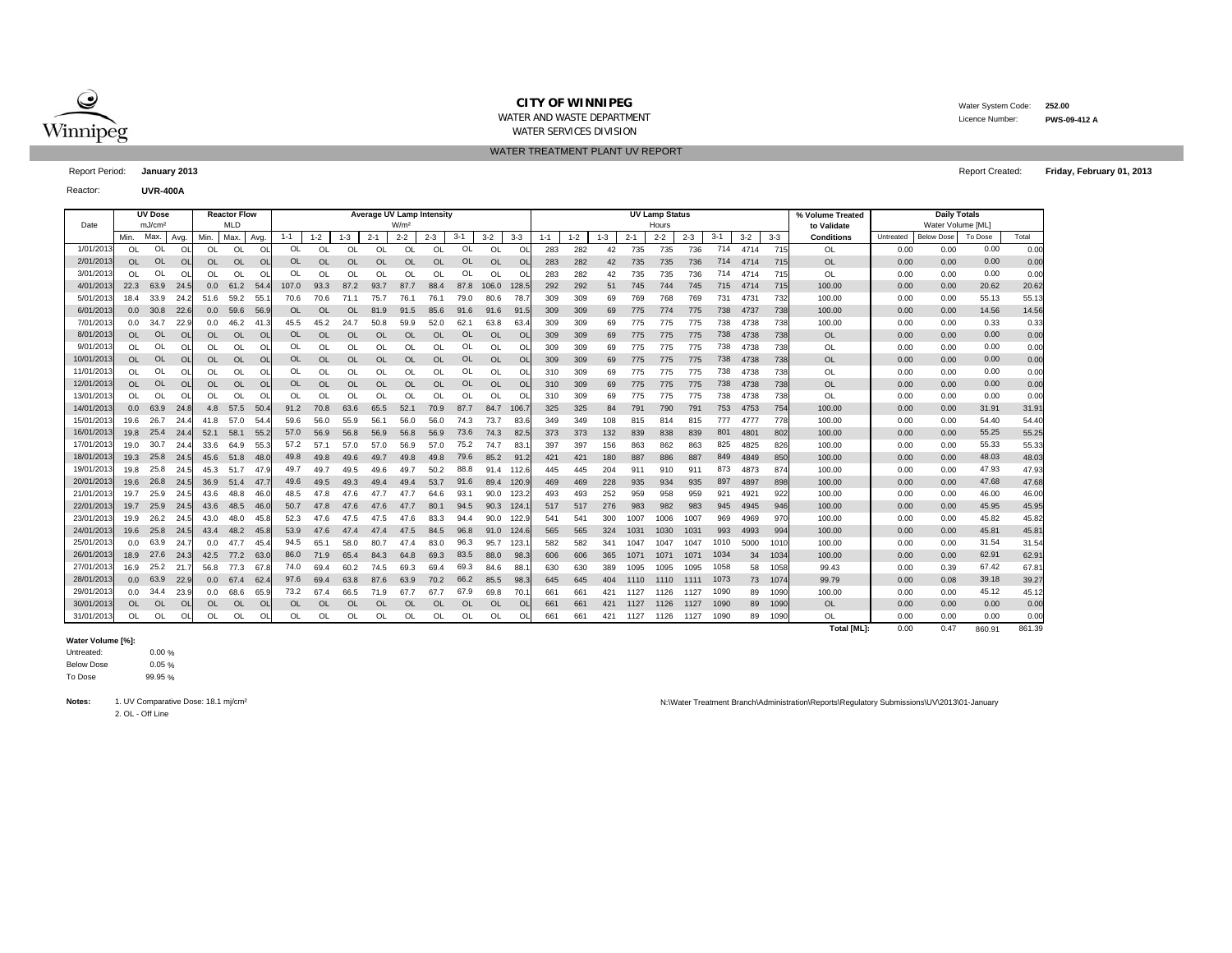

WATER AND WASTE DEPARTMENT

 Water System Code: **252.00** Licence Number:**PWS-09-412 A**

**Friday, February 01, 2013**

WATER SERVICES DIVISION WATER TREATMENT PLANT UV REPORT

Report Period: **January 2013** Report Created:

Reactor:**UVR-500A**

|            |           | <b>UV Dose</b>     |          |            | <b>Reactor Flow</b> |          | <b>Average UV Lamp Intensity</b> |           |           |           |                  |           |           |                 |                |         |         |         |         | <b>UV Lamp Status</b> |         |         |         | % Volume Treated | <b>Daily Totals</b> |           |                   |         |         |
|------------|-----------|--------------------|----------|------------|---------------------|----------|----------------------------------|-----------|-----------|-----------|------------------|-----------|-----------|-----------------|----------------|---------|---------|---------|---------|-----------------------|---------|---------|---------|------------------|---------------------|-----------|-------------------|---------|---------|
| Date       |           | mJ/cm <sup>2</sup> |          | <b>MLD</b> |                     |          |                                  |           |           |           | W/m <sup>2</sup> |           |           |                 |                |         |         |         |         | Hours                 |         |         |         |                  | to Validate         |           | Water Volume [ML] |         |         |
|            | Min.      | Max.               | Avg      | Min.       | Max.                | Avg.     | $1 - 1$                          | $1 - 2$   | $1 - 3$   | $2 - 1$   | $2 - 2$          | $2 - 3$   | $3 - 1$   | $3 - 2$         | $3 - 3$        | $1 - 1$ | $1 - 2$ | $1 - 3$ | $2 - 1$ | $2 - 2$               | $2 - 3$ | $3 - 1$ | $3 - 2$ | $3 - 3$          | <b>Conditions</b>   | Untreated | <b>Below Dose</b> | To Dose | Total   |
| 1/01/201   | 20.9      | 26.7               | 24.      | 49.6       | 70.8                | 65.      | 131.6                            | 104.8     | 160.8     | OL        | OL               | <b>OL</b> | 161.6     | 105.1           | 125.6          | 2543    | 2199    | 4305    | 2355    | 3935                  | 2788    | 902     | 901     | 901              | 100.00              | 0.00      | 0.00              | 65.26   | 65.26   |
| 2/01/201   | 20.9      | 24.8               | 24.      | 54.5       | 74.8                | 69.5     | 133.3                            | 111.4     | 229.1     | <b>OL</b> | OL               | <b>OL</b> | 163.0     | 111.7           | 128.5          | 2567    | 2223    | 4329    | 2355    | 3935                  | 2788    | 926     | 925     | 925              | 100.00              | 0.00      | 0.00              | 69.47   | 69.47   |
| 3/01/201   | 0.0       | 41.6               | 24.      | 0.0        | 74.7                | 72.1     | 132.8                            | 116.4     | 254.4     | 0L        | OL               | $\Omega$  | 164.1     | 117.2           | 128.           | 2576    | 2232    | 4338    | 2355    | 3935                  | 2788    | 935     | 934     | 934              | 100.00              | 0.00      | 0.00              | 27.33   | 27.33   |
| 4/01/201   | <b>OL</b> | <b>OL</b>          | $\Omega$ | <b>OL</b>  | <b>OL</b>           | $\Omega$ | <b>OL</b>                        | <b>OL</b> | <b>OL</b> | OL        | OL               | $\Omega$  | <b>OL</b> | <b>OL</b>       | $\Omega$       | 2576    | 2232    | 4338    | 2355    | 3935                  | 2788    | 935     | 934     | 934              | <b>OL</b>           | 0.00      | 0.00              | 0.00    | 0.00    |
| 5/01/201   | OL        | <b>OL</b>          | $\Omega$ | OL         | OL                  | $\Omega$ | OL                               | OL        | OL        | OL        | OL               | OL        | OL        | OL              |                | 2576    | 2232    | 4338    | 2355    | 3935                  | 2788    | 935     | 934     | 934              | OL                  | 0.00      | 0.00              | 0.00    | 0.00    |
| 6/01/201   | 0L        | <b>OL</b>          | $\Omega$ | OL.        | <b>OL</b>           | $\Omega$ | OL                               | <b>OL</b> | <b>OL</b> | OL        | <b>OL</b>        | $\Omega$  | OL        | <b>OL</b>       | $\Omega$       | 2576    | 2232    | 4338    | 2355    | 3935                  | 2788    | 935     | 935     | 934              | <b>OL</b>           | 0.00      | 0.00              | 0.00    | 0.00    |
| 7/01/201   | OL        | <b>OL</b>          | $\Omega$ | OL         | <b>OL</b>           | $\circ$  | OL                               | OL        | OL        | OL        | OL               | OL        | OL        | OL              |                | 2576    | 2232    | 4338    | 2355    | 3935                  | 2788    | 935     | 935     | 934              | <b>OL</b>           | 0.00      | 0.00              | 0.00    | 0.00    |
| 8/01/2013  | 0.0       | 34.3               | 27.5     | 0.0        | 32.9                | 30.2     | 102.3                            | 60.4      | 241.4     | 13.2      | 8.2              | 4.6       | 189.3     | 73.5            | 109.5          | 2583    | 2239    | 4344    | 2355    | 3935                  | 2789    | 942     | 941     | 941              | 99.78               | 0.00      | 0.02              | 8.34    | 8.36    |
| 9/01/201   | OL        | <b>OL</b>          | OL       | OL         | OL                  | OL       | OL                               | $\Omega$  | OL        | <b>OL</b> | OL               | $\Omega$  | OL        | OL              | Οl             | 2583    | 2239    | 4344    | 2355    | 3935                  | 2789    | 942     | 941     | 94 <sup>′</sup>  | <b>OL</b>           | 0.00      | 0.00              | 0.00    | 0.00    |
| 10/01/2013 | OL.       | <b>OL</b>          | OL       | OL.        | <b>OL</b>           | OL       | OL                               | OL        | OL        | OL        | <b>OL</b>        | $\Omega$  | <b>OL</b> | <b>OL</b>       | O <sub>l</sub> | 2583    | 2239    | 4344    | 2355    | 3935                  | 2789    | 942     | 941     | 941              | <b>OL</b>           | 0.00      | 0.00              | 0.00    | 0.00    |
| 11/01/201  | 0.0       | 117.7              | 24.9     | 4.7        | 71.4                | 66.6     | 117.0                            | 103.4     | 318.1     | 197.0     | 112.5            | 124.1     | 171.1     | 108.8           | 117.3          | 2583    | 2239    | 4345    | 2376    | 3956                  | 2809    | 962     | 962     | 962              | 100.00              | 0.00      | 0.00              | 57.15   | 57.15   |
| 12/01/201  | 20.9      | 33.5               | 24.0     | 62.1       | 73.3                | 69.      | 99.3                             | 75.6      | 375.4     | 124.3     | 111.4            | 111.4     | 144.1     | $111.4$ $111.3$ |                | 2584    | 2240    | 4345    | 2400    | 3980                  | 2833    | 986     | 986     | 986              | 100.00              | 0.00      | 0.00              | 69.83   | 69.83   |
| 13/01/201  | 20.3      | 25.6               | 24.2     | 57.4       | 73.2                | 62.      | 88.8                             | 64.5      | 256.1     | 103.2     | 64.5             | 64.3      | 134.9     | 64.5            | 64             | 2608    | 2264    | 4369    | 2424    | 4004                  | 2857    | 1010    | 1010    | 1010             | 100.00              | 0.00      | 0.00              | 62.73   | 62.73   |
| 14/01/201  | 18.6      | 29.5               | 24.2     | 26.9       | 93.6                | 68.      | 76.6                             | 71.0      | 129.9     | 104.6     | 71.3             | 70.1      | 134.9     | 71.6            | 70.            | 2632    | 2288    | 4393    | 2448    | 4028                  | 2881    | 1034    | 1034    | 1034             | 100.00              | 0.00      | 0.00              | 68.64   | 68.64   |
| 15/01/201  | 20.3      | 26.0               | 24.0     | 63.7       | 87.6                | 84.      | 86.3                             | 86.2      | 86.3      | 103.      | 86.3             | 86.2      | 126.7     | 86.3            | 86.            | 2656    | 2312    | 4417    | 2472    | 4052                  | 2905    | 1058    | 1058    | 1058             | 100.00              | 0.00      | 0.00              | 84.86   | 84.86   |
| 16/01/201  | 20.1      | 25.2               | 24.0     | 81.2       | 89.6                | 85.8     | 87.3                             | 87.2      | 87.3      | 104.0     | 87.3             | 87.2      | 114.3     | 87.3            | 87.2           | 2680    | 2336    | 4441    | 2496    | 4076                  | 2929    | 1082    | 1082    | 1082             | 100.00              | 0.00      | 0.00              | 85.87   | 85.87   |
| 17/01/201  | 20.4      | 26.8               | 24.      | 53.5       | 89.4                | 80.      | 81.7                             | 81.7      | 81.8      | 106.7     | 81.9             | 81.6      | 109.4     | 82.4            | 81             | 2704    | 2360    | 4465    | 2520    | 4100                  | 2953    | 1106    | 1106    | 1106             | 100.00              | 0.00      | 0.00              | 80.27   | 80.27   |
| 18/01/201  | 20.6      | 25.2               | 24.2     | 69.2       | 75.6 72.            |          | 73.8                             | 73.8      | 73.8      | 115.9     | 73.9             | 73.7      | 122.8     | 86.5            | 75.            | 2728    | 2384    | 4489    | 2544    | 4124                  | 2977    | 1130    | 1130    | 1130             | 100.00              | 0.00      | 0.00              | 72.24   | 72.24   |
| 19/01/201  | 20.7      | 25.2               | 24.2     | 68.5       | 75.4                | 72       | 73.8                             | 73.8      | 73.8      | 133.1     | 80.2             | 73.8      | 143.7     | 88.9            | 98.            | 2752    | 2408    | 4513    | 2568    | 4148                  | 3001    | 1154    | 1154    | 1154             | 100.00              | 0.00      | 0.00              | 72.22   | 72.22   |
| 20/01/201  | 20.7      | 25.3               | 24.2     |            | 61.1 75.4           | 71.      | 73.0                             | 73.0      | 73.1      | 157.8     | 94.0             | 73.1      | 143.9     |                 | 85.8 112.      | 2776    | 2432    | 4537    | 2592    | 4172                  | 3025    | 1178    | 1178    | 1178             | 100.00              | 0.00      | 0.00              | 71.43   | 71.43   |
| 21/01/201  | 20.8      | 26.4               | 24.3     | 66.0       | 71.4                | 68.      | 72.4                             | 70.6      | 70.6      | 192.9     | 101.2            | 71.4      | 144.3     | 85.9            | 117            | 2800    | 2456    | 4561    | 2616    | 4196                  | 3049    | 1202    | 1202    | 1202             | 100.00              | 0.00      | 0.00              | 68.94   | 68.94   |
| 22/01/201  | 20.8      | 29.6               | 24.5     | 66.0       | 71.3                | 68.      | 85.2                             | 70.6      | 70.6      | 209.7     | 102.7            | 83.9      | 144.6     | 86.9            | 118.           | 2824    | 2480    | 4585    | 2640    | 4220                  | 3073    | 1226    | 1226    | 1226             | 100.00              | 0.00      | 0.00              | 68.92   | 68.92   |
| 23/01/201  | 20.7      | 29.0               | 24.5     | 66.0       | 71.4                | 69.      | 94.0                             | 70.8      | 70.8      | 209.4     | 101.9            | 96.0      | 142.3     |                 | 84.7 114.      | 2848    | 2504    | 4609    | 2664    | 4244                  | 3097    | 1250    | 1250    | 1250             | 100.00              | 0.00      | 0.00              | 69.14   | 69.14   |
| 24/01/201  | 20.8      | 29.2               | 24.5     | 66.2       | 71.7                | 69.      | 101.2                            | 70.9      | 71.0      | 209.6     | 101.7            | 105.7     | 143.5     | 84.8 115.       |                | 2872    | 2528    | 4633    | 2688    | 4268                  | 3121    | 1274    | 1274    | 1274             | 100.00              | 0.00      | 0.00              | 69.24   | 69.24   |
| 25/01/201  | 20.8      | 29.6               | 24.5     | 66.1       | 72.7                | 69.      | 108.0                            | 71.2      | 71.3      | 210.6     | 101.9            | 115.3     | 144.8     | 86.0            | 115.           | 2896    | 2552    | 4657    | 2712    | 4292                  | 3145    | 1298    | 1298    | 1298             | 100.00              | 0.00      | 0.00              | 69.53   | 69.53   |
| 26/01/201  | 20.8      | 36.9               | 25.4     | 38.7       | 72.6                | 57.      | 109.7                            | 70.4      | 70.4      | 208.4     | 101.3            | 118.5     | 145.8     |                 | 87.3 116.2     | 2906    | 2561    | 4667    | 2736    | 4316                  | 3169    | 1322    | 1322    | 1322             | 100.00              | 0.00      | 0.00              | 57.20   | 57.20   |
| 27/01/201  | 20.7      | 29.0               | 25.      | 44.4       | 58.3                | 51       | OL                               | $\Omega$  | OL.       | 211.2     | 102.8            | 125.8     | 151.1     | 90.0            | 122.           | 2906    | 2561    | 4667    | 2760    | 4340                  | 3193    | 1346    | 1346    | 1346             | 100.00              | 0.00      | 0.00              | 51.11   | 51.11   |
| 28/01/201  | 20.9      | 40.8               | 25.8     | 16.4       | 70.4                | 55.      | <b>OL</b>                        | $\Omega$  | OL.       | 209.2     | 103.4            | 126.3     | 146.5     |                 | 98.6 119.6     | 2906    | 2561    | 4667    | 2784    | 4364                  | 3217    | 1370    | 1370    | 1370             | 100.00              | 0.00      | 0.00              | 55.71   | 55.71   |
| 29/01/201  | 20.9      | 27.0               | 24.0     | 57.9       | 71.0                | 66.      | OL                               | $\Omega$  | OL.       | 207.1     | 107.2            | 125.6     | 143.1     | 107.3           | 116.           | 2906    | 2561    | 4667    | 2808    | 4388                  | 3241    | 1394    | 1394    | 1394             | 100.00              | 0.00      | 0.00              | 66.72   | 66.72   |
| 30/01/2013 | 21.0      | 26.8               | 24.0     | 65.6       | 71.6                | 69.      | <b>OL</b>                        | <b>OL</b> | OL.       | 201.4     | 110.7            | 119.5     | 139.1     | 110.9           | $-112.$        | 2906    | 2561    | 4667    | 2832    | 4412                  | 3265    | 1418    | 1418    | 1418             | 100.00              | 0.00      | 0.00              | 68.95   | 68.95   |
| 31/01/201  | 20.8      | 26.7               | 24.0     | 66.4       | 71.4                | 69.      | $\Omega$                         | $\Omega$  | OL.       | 196.7     | 110.7            | 113.7     | 135.8     | 111.0           | 110.           | 2906    | 2561    | 4667    | 2856    | 4436                  | 3289    | 1442    | 1442    | 1442             | 100.00              | 0.00      | 0.00              | 69.02   | 69.02   |
|            |           |                    |          |            |                     |          |                                  |           |           |           |                  |           |           |                 |                |         |         |         |         |                       |         |         |         |                  | <b>Total [ML]:</b>  | 0.00      | 0.02              | 1610.13 | 1610.15 |

## **Water Volume [%]:**

0.00 %  $0<sub>%</sub>$  $0\frac{1}{6}$ Untreated: Below Dose To Dose

**Notes:**2. OL - Off Line